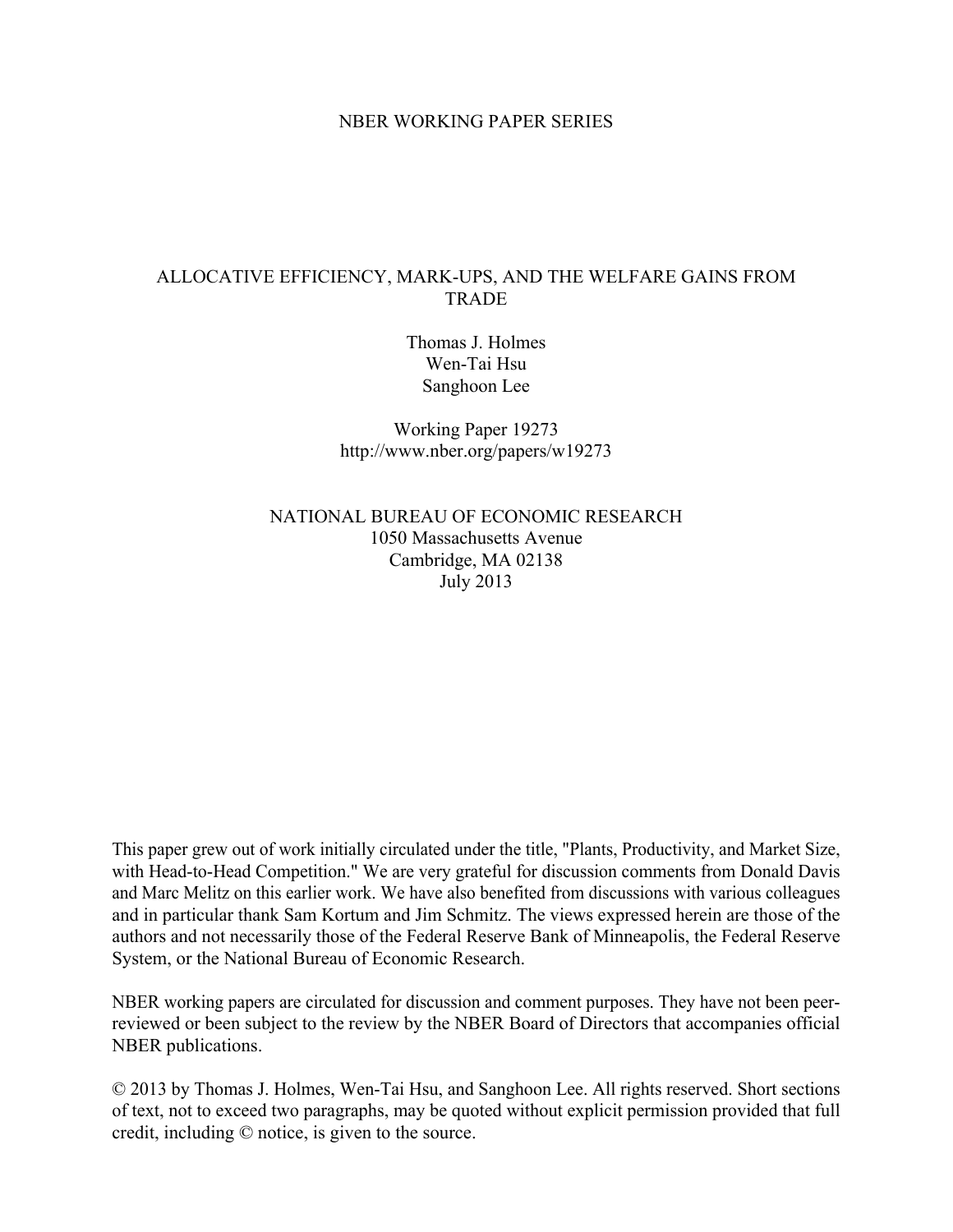Allocative Efficiency, Mark-ups, and the Welfare Gains from Trade Thomas J. Holmes, Wen-Tai Hsu, and Sanghoon Lee NBER Working Paper No. 19273 July 2013 JEL No. D61,F10,L13

#### **ABSTRACT**

This paper develops an index of allocative efficiency that depends upon the distribution of mark-ups across goods. It determines how changes in trade frictions affect allocative efficiency in an oligopoly model of international trade, decomposing the effect into the cost-change channel and the price-change channel. Formulas are derived shedding light on the signs and magnitudes of the two channels. In symmetric country models, trade tends to increase allocative efficiency through the cost-change channel, yielding a welfare benefit beyond productive efficiency gains. In contrast, the price-change channel has ambiguous effects on allocative efficiency.

Thomas J. Holmes Department of Economics University of Minnesota 4-101 Hanson Hall 1925 Fourth Street South Minneapolis, MN 55455 and The Federal Reserve Bank of Minneapolis and also NBER holmes@umn.edu

Wen-Tai Hsu School of Economics Singapore Management University 90 Stamford Road Singapore 178903 wentaihsu@smu.edu.sg

 Sanghoon Lee Sauder School of Business University of British Columbia 2053 Main Mall Vancouver, BC V6T1Z2 Canada Sanghoon.Lee@sauder.ubc.ca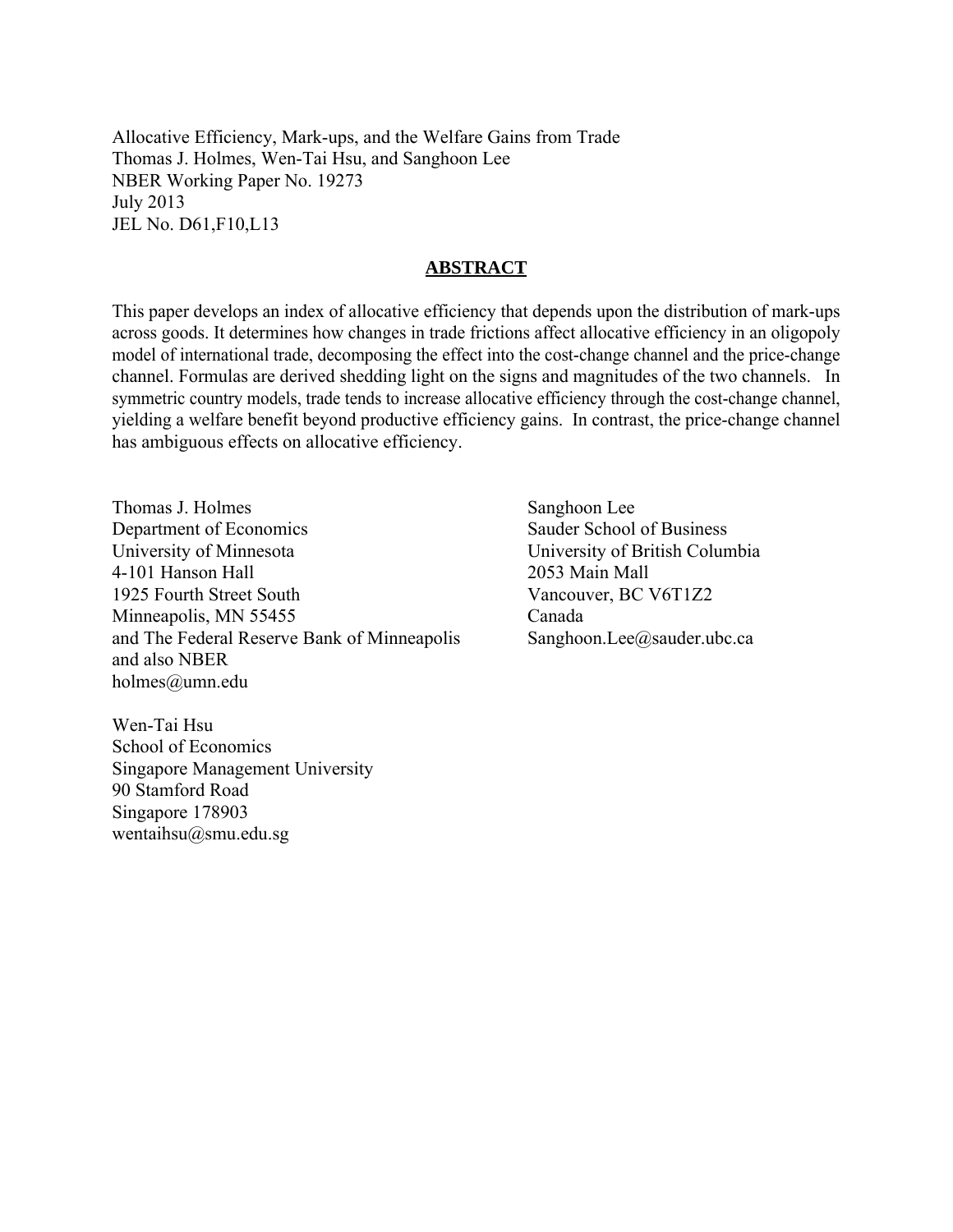# 1 Introduction

When mark-ups are the same across all goods, first-best allocative efficiency is attained. The condition that the price ratio equals the marginal cost ratio, for any pair of goods, holds because the constant mark-ups in prices cancel out. In this paper, we develop an index  $W^A$  of allocative efficiency that can be calculated when mark-ups *differ* across goods, and the first-best is not attained. We focus on how international trade influences  $W^A$ . In particular, we distinguish effects on allocative efficiency from standard Ricardian gains from trade, which we account for through how trade affects an index of productive efficiency  $W^{Prod}$ . Our key result is a decomposition of the effect on allocative efficiency  $W^A$  into what we define as the cost-change channel and the price-change channel. The decomposition is useful because each channel has an intuitive formula that makes it possible to discuss conditions determining sign and magnitude. In important limiting cases, both terms are zero, and effects of international trade on  $W^A$  can be safely ignored. In general, however, the two terms are not zero, and the effect on allocative efficiency can be a significant component of the overall welfare analysis of trade.

The analysis is conducted in an oligopoly model of international trade where firms compete "head-to-head" in a Bertrand fashion. This approach follows Bernard, Eaton, Jensen, and Kortum  $(2003)$  (hereafter BEJK), and Atkeson and Burstein  $(2008).$ <sup>1</sup> Consider how  $W^A$  changes when a friction  $\tau$  impeding trade between countries is *reduced*. To determine the cost-change channel, we evaluate the effect of lower  $\tau$  on mark-ups, when we take into account effects on costs, but leave prices fixed. Lower  $\tau$  affects only the costs of imported goods. Thus, holding prices fixed, lower  $\tau$  raises mark-ups on imported goods. To determine how this change affects allocative efficiency  $W^A$ , the formula for the cost-change channel compares mark-ups for imported goods, with the average mark-up (foreign and domestic goods combined). The formula is intuitive, and is straightforward to calculate in empirical applications, if micro data on product-level mark-ups are available. Suppose, for example, that mark-ups on foreign goods are initially less than average. If  $\tau$  is then lowered, it will enable foreign firms to raise mark-ups closer to the average, attenuating the initial distortion.

In the limiting case where the friction is small and countries are symmetric, the costchange channel for the effect on  $W^A$  goes to zero, because mark-ups on imports and domestic goods are identical in the limit. The cost-change channel is also approximately zero in another limiting case where competing firms draw their productivities from a Pareto distri-

<sup>1</sup>Atkeson and Burstein (2008) focus on the Cournot version of their model, but also consider a Bertrand variant. See also Devereux and Lee (2001) and Neary (2003) for related Cournot versions.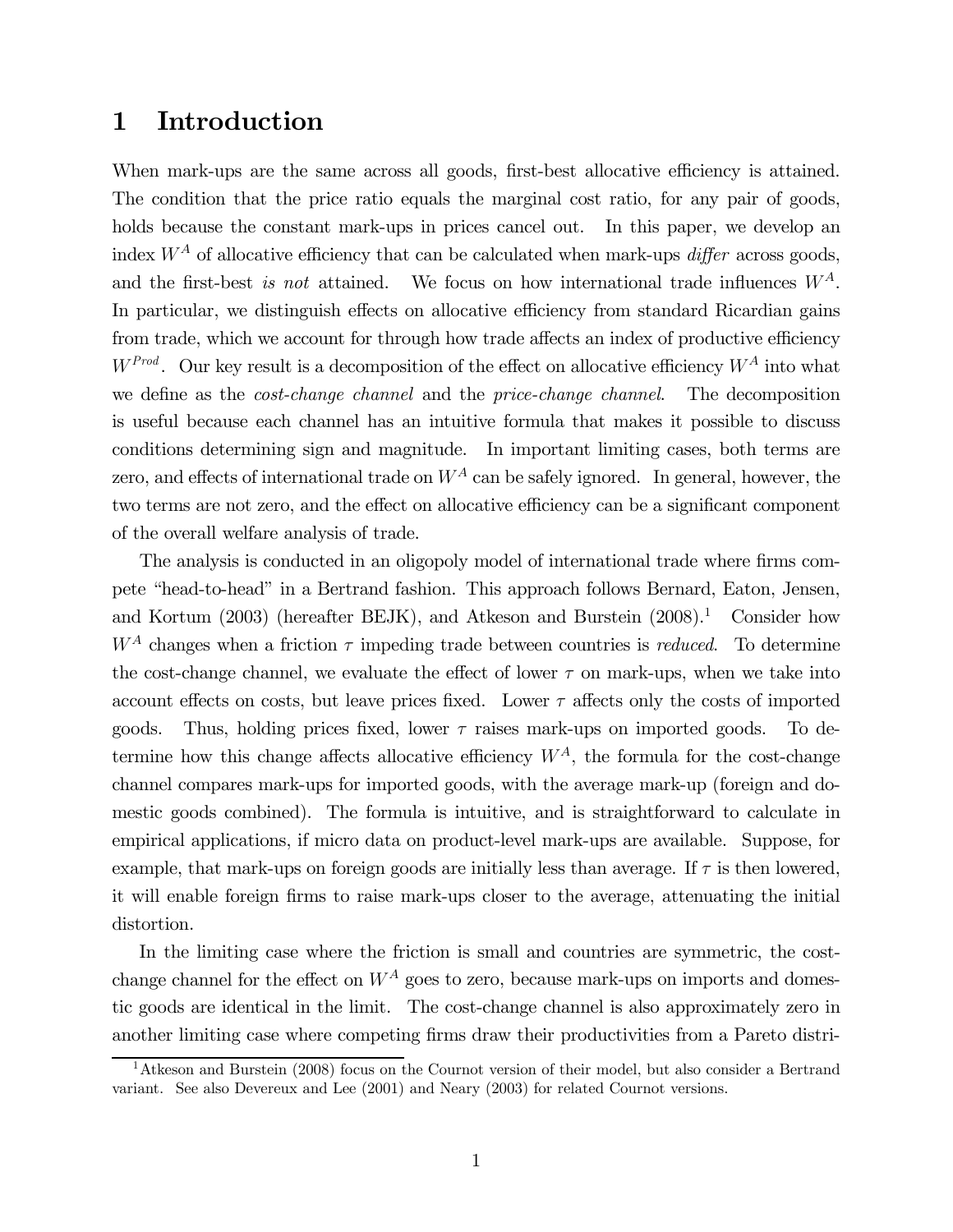bution, as is commonly assumed in the trade literature.<sup>2</sup> Holding fixed productivity draws, foreign firms incur trade costs that domestic firms do not, and everything else the same, this tends to lower mark-ups for foreign firms compared to domestic. However, foreign firms face a tougher selection process over productivity (since foreign firms must surmount the trade cost barrier), and everything else the same, higher productivity for the market leader raises mark-ups. Under the Pareto, these two offsetting forces cancel out, and mark-ups for imports are the same as overall, zeroing out the cost-change channel. The outcome is a consequence of the "fat-tailed" nature of the Pareto, which gives the selection effect great force. If instead we use a distribution with less of a fat tail, like the log-normal, the selection effect no longer "keeps up" as an offsetting force. Everything else the same (e.g. a symmetric setup where foreign firms draw from the same productivity distribution as domestic firms), foreign firms tend to have lower mark-ups than domestic because of the friction, and the cost-change channel for the effect of a reduction in  $\tau$  on  $W^A$  is strictly positive.

To understand the price-change channel, consider the effect of lower  $\tau$  on allocative efficiency  $W^A$ , when we take into account how prices change, but hold costs fixed. It turns out that in the two limiting cases just mentioned, the case of symmetry and negligible frictions, and the case where productivity draws are Pareto, the price-change channel is zero like the cost-change channel, and the overall effect of lower  $\tau$  on  $W^A$  is zero. More generally the price-change channel is non-zero, and its sign and magnitude depend upon how markups on goods whose prices decrease, when  $\tau$  goes down, compare with mark-ups on goods whose prices remain the same. In symmetric cases when demand tends to be inelastic, the price-change channel tends to be positive, and thereby reinforces the positive effect of lower  $\tau$  that comes through the cost-change channel. In contrast, when demand is elastic, the price-change channel tends to be negative, and in some cases can more than offset the positive effect from the cost-change channel. In these cases, allocative efficiency actually falls as trade frictions decline, as firms are less able to harmonize their mark-ups around the simple monopoly mark-up.

Our paper builds on long understood ideas about allocative efficiency. In particular, Robinson (Ch 27, 1934) showed that if there is a constant mark-up across all goods, firstbest efficiency is achieved. The literature on the theory of the second best (e.g. Lipsey and Lancaster (1956-1957)) made the point that making one sector more competitive potentially reduces welfare if there already exists monopoly distortions elsewhere in the economy. Based on the insights of this old literature, it is clear that while increased trade might have "procompetitive" effects in reducing mark-ups, the effect of trade on allocative efficiency will not

 $2A$  similar limiting case is when firms draw productivities from a fat-tailed distribution and the number of firms goes to infinity.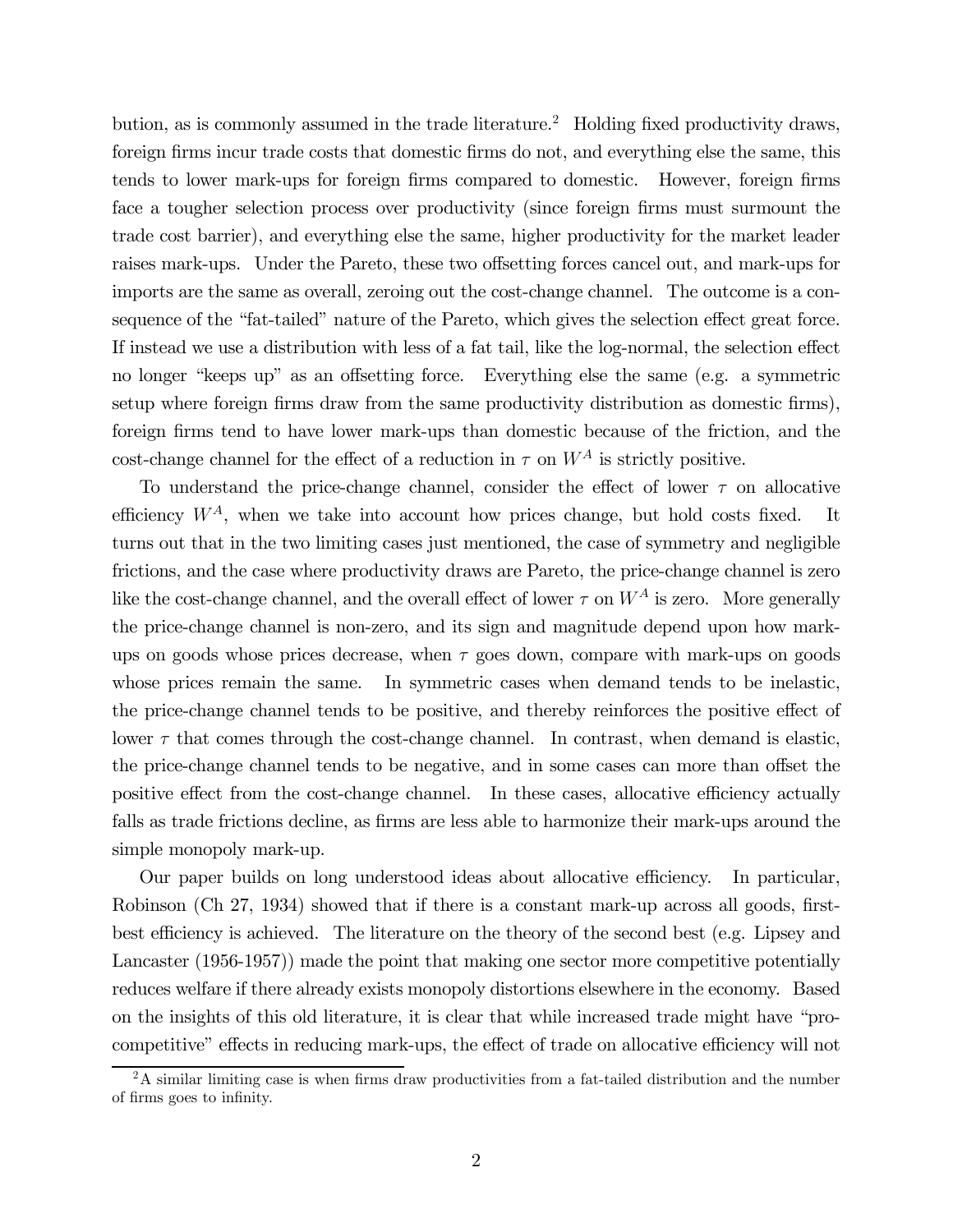necessarily be positive.

The related modern literature is extensive and we start with BEJK. Our model is the same as BEJK, with BEJK making a particular functional form assumption for the productivity distribution. BEJK show in their setup that the mark-up distribution is the same for imports as it is for domestic goods, and that changes in trade frictions do not affect the distribution of mark-ups. The BEJK productivity distribution has a fat-tailed shape, and the cost-change and price-change channels are both zero, for how  $\tau$  affects  $W^A$ , following our discussion above. Atkeson and Burstein (2008) and de Blas and Russ (2012) start with the BEJK model and show that with alternative assumptions on the distribution of productivity, foreign goods can have different mark-ups than domestic goods, and changes in trade frictions can affect the overall distribution of mark-ups. Our work is different from these papers, in our focus on allocative efficiency.

Recently, Edmond, Midrigan, and Xu (2012) consider a similar model and examine gains from trade achieved through the "pro-competitive" effect of how trade changes the distribution of mark-ups. The paper provides a quantitative analysis, with model parameters pinned down with Taiwanese manufacturing data. The key differences in our paper include (i) our approach in developing a formal measure of allocative efficiency, (ii) how we decompose the effects of trade on allocative efficiency into the cost-change and price-change components, and (iii) how we use the decomposition to shed light on the potential signs and magnitudes of the pro-competitive effect.

In a recent paper, Arkolakis, Costinot, and Rodriguez-Clare (2012), hereafter ACR, derive a condition summarizing the welfare gains from trade that is applicable in a variety of models, including BEJK. The condition depends upon the volume of observed trade. For example, in the ACR framework, a necessary condition for trade to have welfare effects is that there be positive trade flows. By focusing on the fat-tailed productivity draws included in the BEJK setup, for which the mark-up distribution is invariant to trade, the ACR approach shuts down any possibility of welfare effects through allocative efficiency. All welfare effects go through a productive efficiency index  $W^{\text{Prod}}$ . If instead we consider productivity distributions without a fat tail, then in general trade will affect both productive efficiency  $W^{Prod}$  and allocative efficiency  $W^A$ . In the end, if observed trade volume is zero, the ACR formula will determine that trade leads to no gains in  $W^{\text{Prod}}$ . However, even if there are no observed trade flows, the possibility of trade can affect the mark-up distribution, and hence overall welfare through  $W^{A}$ <sup>3</sup>

There are now several models of monopolistic competition where trade affects mark-

<sup>&</sup>lt;sup>3</sup>There is empirical evidence that the threat of competition from imports can influence domestic outcomes, even if in the end, imports don't come in. See Salvo (2010) and Schmitz (2005).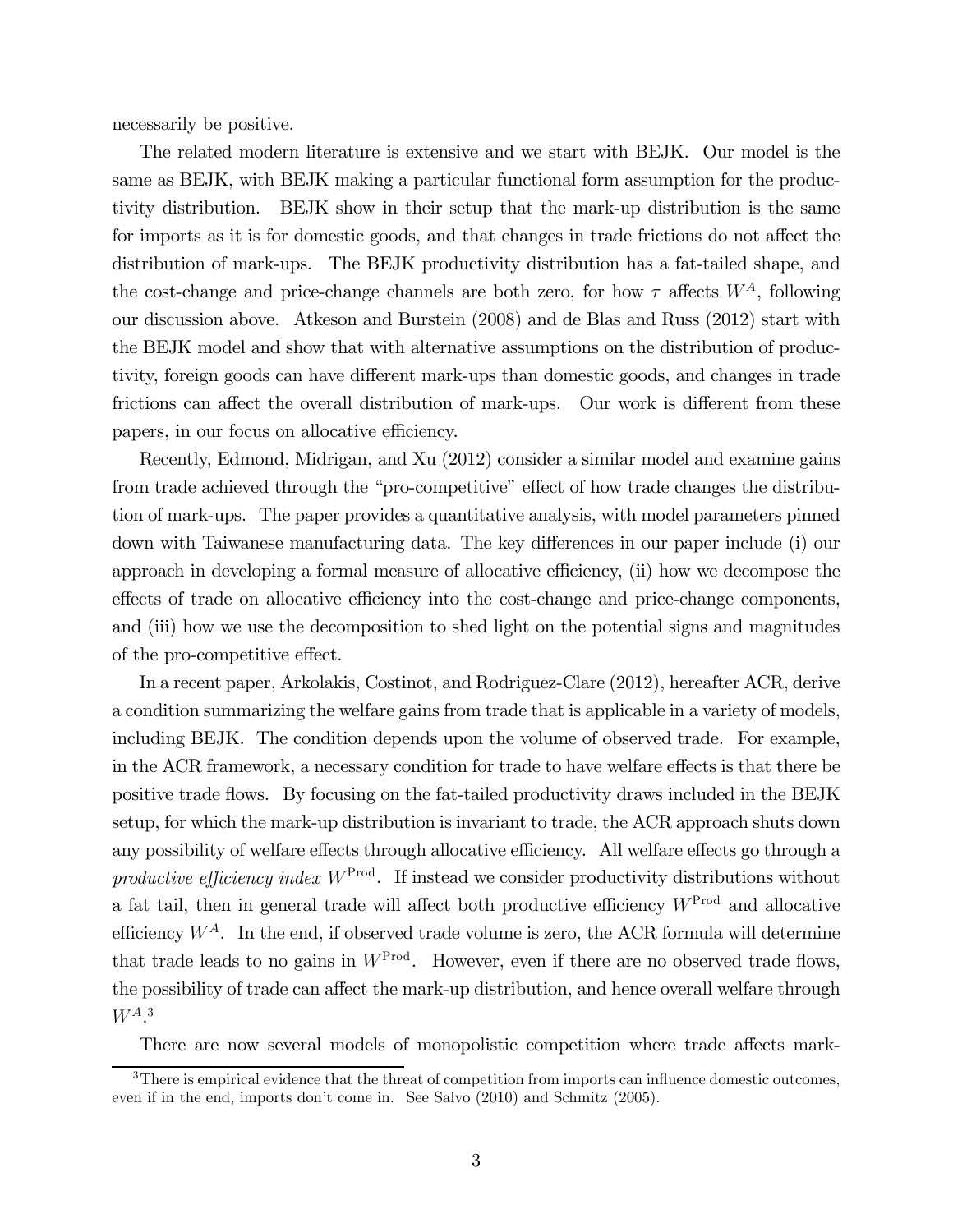ups, including Melitz and Ottaviano (2008) and Behrens and Murata (2012).4 Arkolakis, Costinot, Donaldson, and Rodriguez-Clare (2012) is particularly relevant as it generalizes the monopolistic competition version of the ACR framework to capture what they refer to as "the elusive pro-competitive effects of trade." The economics of the pro-competitive effect is very different in a monopolistic competition model than it is in the oligopoly model we consider. In monopolistic competition, a change in the trade friction only affects a domestic firm through general equilibrium effects that might shift or rotate the firm's demand curve. Depending on assumptions about the shape of the utility function, monopoly demand can become more or less elastic, and domestic mark-ups can go down or up. In contrast, in a Bertrand environment, the pro-competitive force of trade operates at the level of the particular good, not through general equilibrium. If trade frictions are lowered, a domestic firm limit pricing on a foreign rival will directly have to lower price (and mark-up) to meet competition.

The literature discussion above focuses specifically on trade. We note our paper is also part of a broader literature on how allocative efficiency affects aggregate productivity, including Restuccia and Rogerson  $(2008)$ , Hsieh and Klenow  $(2009)$ , and Peters  $(2012)$ .<sup>5</sup>

### 2 Model

There are a continuum of goods on the unit interval, each good indexed by  $\omega$ . Let  $q_{\omega}$ indicate a quantity of consumption good  $\omega$  and let  $\mathbf{q} = \{q_{\omega} : \omega \in [0,1]\}$  denote a particular consumption bundle. Assume preferences are represented by a homothetic utility function  $U(q)$  over a bundle q. For most results, we impose the CES form,

$$
\mathbf{U}(\mathbf{q}) = \left( \int_0^1 q_{\omega}^{\frac{\sigma-1}{\sigma}} d\omega \right)^{\frac{\sigma}{\sigma-1}}, \text{ for } \sigma > 0, \ \sigma \neq 1
$$

$$
= \exp \left( \int_0^1 \ln q_{\omega} d\omega \right), \text{ for } \sigma = 1 \text{ (Cobb-Douglas)}.
$$

For simplicity of exposition, assume there are two countries,  $i = 1, 2$ . Each country has a measure  $L_i$  workers. Labor is the only factor of production.

The different goods potentially vary in the number of firms capable of producing the good and the productivity of the various firms. In particular, there are  $n_{\omega,i}$  different firms capable of producing good  $\omega$  at *i*. The total number of firms for good  $\omega$  across the two

<sup>4</sup>See also Ottaviano, Tabuchi, and Thisse (2002) for a treatment in a regional context.

 $5$ Peters (2012) in particular uses an index of allocative efficiency to examine growth that coincides with our measure for the case of Cobb-Douglas.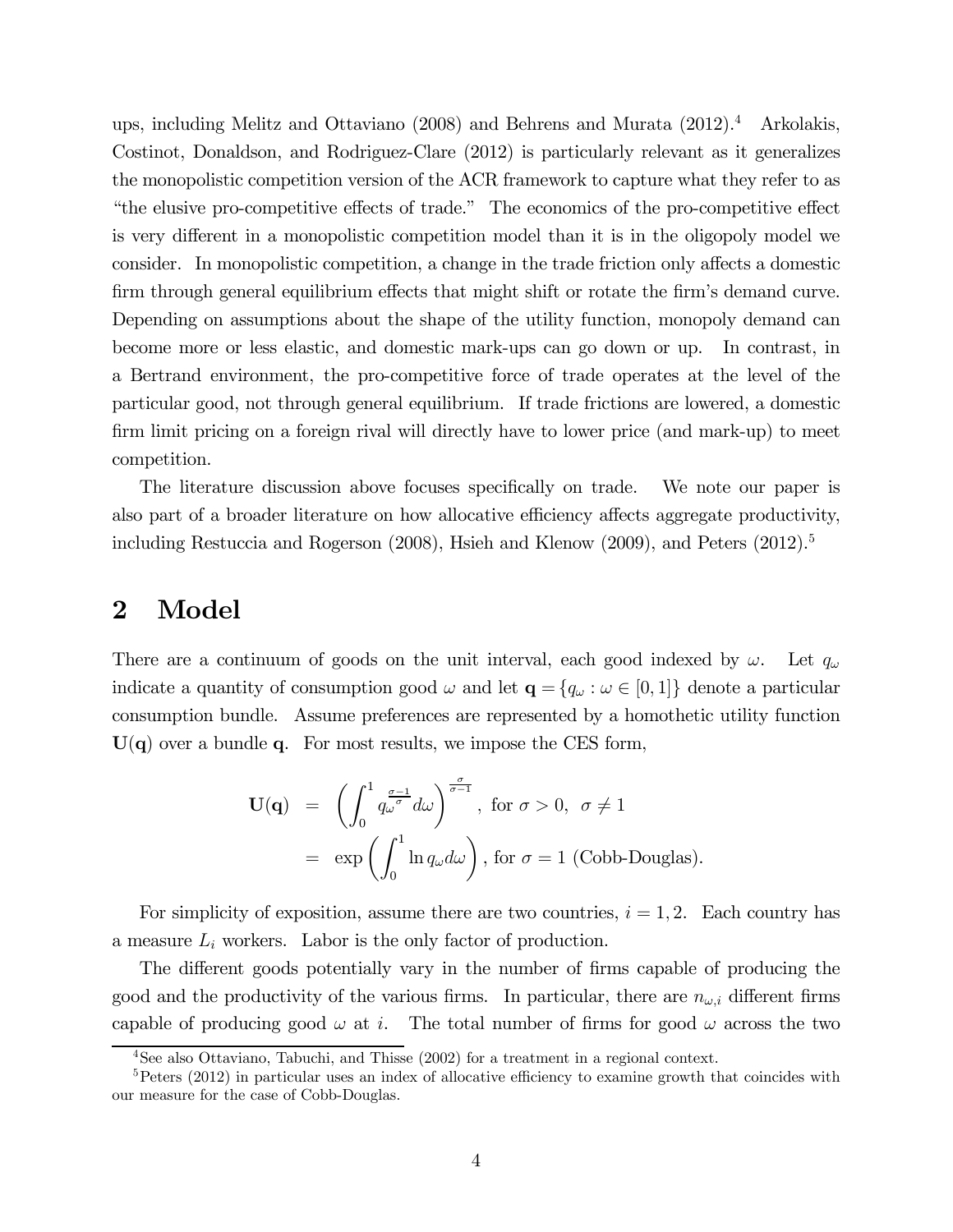countries is  $n_{\omega} = n_{\omega,1} + n_{\omega,2}$ . Assume that  $n_{\omega} \geq 2$ . Let  $k \in \{1, 2, ... n_{\omega,i}\}\$  index a particular firm located at *i* capable of producing good  $\omega$  at *i*.

Define  $b_{k,\omega,i}$  as labor requirement per unit produced of firm k located at i for good  $\omega$ . The inverse of  $b_{k,\omega,i}$  is the firm's productivity  $x_{k,\omega,i}$ . Suppose we rank all  $n_{\omega,i}$  firms at *i* for good  $\omega$  in terms of labor requirement, from lowest to highest. Let  $b^*_{\omega,i}$  and  $b^{**}_{\omega,i}$  be labor requirements of the firms with the first and second lowest values. If there is only one firm for good  $\omega$  at *i*, then set  $b_{\omega,i}^{**} = \infty$ . If there are no firms for good  $\omega$  at *i* (implying there are two or more in the other country) then set  $b^*_{\omega,i} = \infty$  and  $b^{**}_{\omega,i} = \infty$ . The third lowest and beyond will not be relevant for pricing or production, following the standard logic of Bertrand competition (Grossman and Helpman (1991)), which will apply here.

We treat the labor requirements for a given good  $\omega$  as random draws from a joint distribution  $G_{\omega}(b_1^*, b_1^{**}, b_2^*, b_2^{**})$  of the first and second lowest labor requirement at 1, and the first and second lowest at 2. Our main results do not impose the restriction that labor requirements be drawn independently across firms.

In addition to the labor requirement, the cost of a firm at  $i$  to deliver to  $j$  will depend upon the wage at i and the trade friction to deliver from i to j. Let  $w_i$  denote the wage at i. Assume an iceberg trade friction  $\tau$  to ship from one location to the other, i.e., to deliver one unit,  $\tau \geq 1$  units must be shipped. There is no shipping cost to deliver goods domestically. The total costs to deliver to location 1, for the two lowest cost producers at 1, and the two lowest cost producers at 2, are then

$$
\left\{w_1b_{\omega,1}^*, w_1b_{\omega,1}^{**}, \tau w_2b_{\omega,2}^*, \tau w_2b_{\omega,2}^{**}\right\}.
$$

Let  $a_{\omega,1}^*$  and  $a_{\omega,1}^{**}$  be the lowest and second lowest elements of this set. Analogously, we can define the lowest and second lowest costs  $a_{\omega,2}^*$  and  $a_{\omega,2}^{**}$  to deliver to country 2.

Firms compete in price in a Bertrand fashion, market by market. For a particular good  $\omega$  at j, we can derive a demand curve  $D_{\omega,j}(p)$  for  $\omega$  at j as a function of price p, holding other prices and income as fixed. Assume the underlying utility function is such that the demand curve is continuously differentiable and strictly downward sloping. Suppose hypothetically that the most efficient producer of  $\omega$  at j were a monopolist. The monopoly price  $\bar{p}_{\omega,i}$  would solve

$$
\bar{p}_{\omega,j} = \arg \max_{p} (p - a^*_{\omega,j}) D_{\omega,j}(p)
$$

$$
= \frac{\varepsilon_{\omega,j}}{\varepsilon_{\omega,j} - 1} a^*_{\omega,j},
$$

i.e., the standard mark-up rule applies, where  $\varepsilon_{\omega,j}$  is the elasticity of demand for  $\omega$  evaluated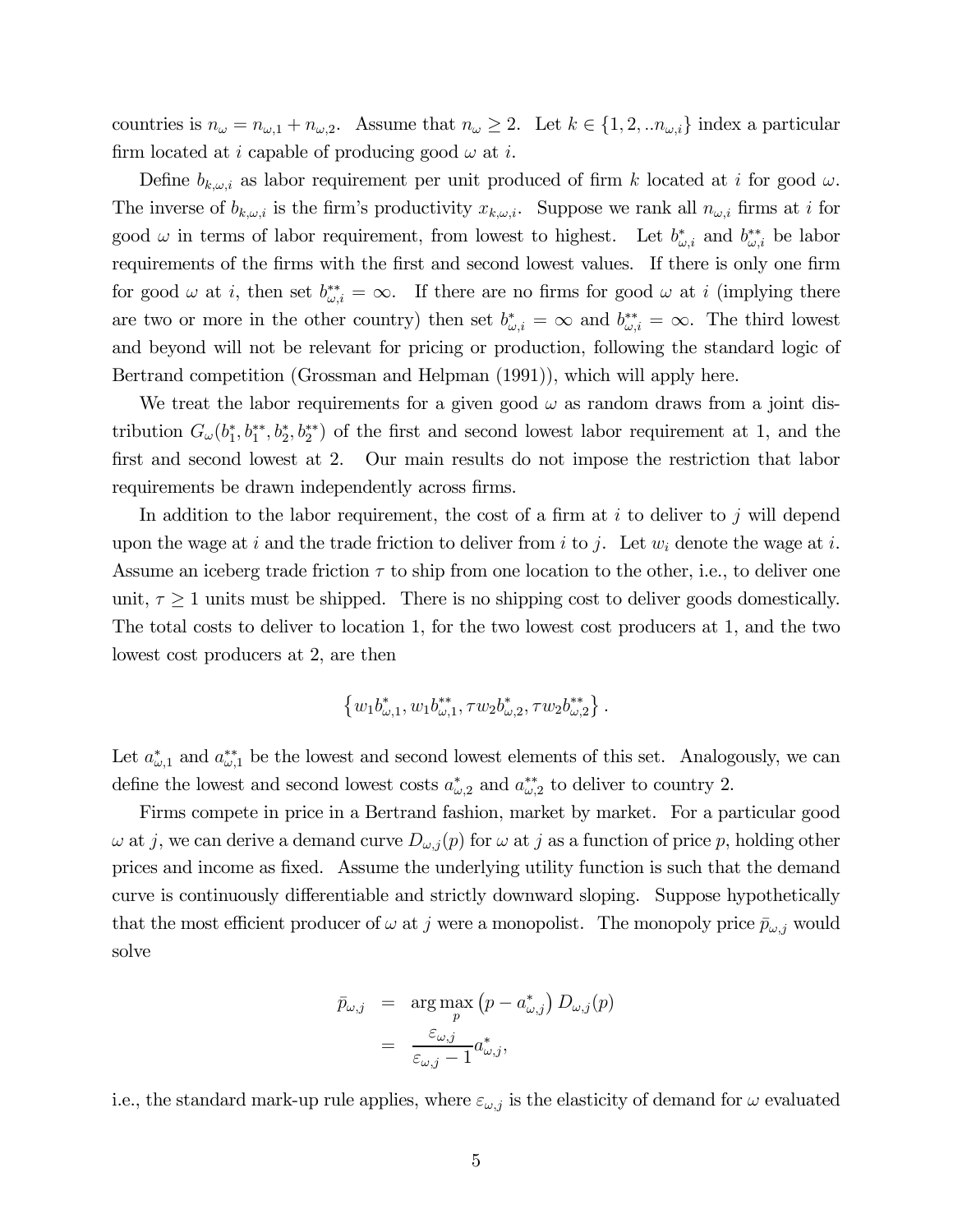at the monopoly price. (In the CES case, which is our main focus,  $\varepsilon_{\omega,j} = \sigma$ .)

In the equilibrium outcome of Bertrand competition, price will equal the minimum of the monopoly price and the marginal cost  $a_{\omega,j}^{**}$  of the second lowest cost firm to deliver to j, i.e.,

$$
p_{\omega,j} = \min \left( \bar{p}_{\omega,j}, a_{\omega,j}^{**} \right).
$$

Define  $c_{\omega,j}$  to be the variable cost share of price for good  $\omega$  at j,

$$
c_{\omega,j} = \frac{a^*_{\omega,j}}{p_{\omega,j}}
$$

The inverse of  $c_{\omega,j}$  is the mark-up. It is notationally convenient here to focus on  $c_{\omega,j}$  rather than its inverse, the mark-up, which is the typical focus in the literature.

# 3 Welfare

To define our welfare decomposition, we first introduce additional notation. Let  $\mathbf{p}_j = \{p_{\omega,j} : \omega \in [0,1]\}$ denote a particular set of prices at  $j$ . Having already assumed a homothetic utility function, without loss of generality we can further assume utility is homogeneous of degree one. Define the price index  $P_j$  to be the minimum cost at  $j$  to construct a consumption bundle delivering a unit level of utility, i.e.,

$$
P_j \equiv \int_0^1 p_{\omega,j} \tilde{q}_{\omega,j} d\omega,
$$

where  $\tilde{\mathbf{q}}_j = \{\tilde{q}_{\omega,j} : \omega \in [0,1]\}\$  is the expenditure-minimizing consumption bundle that solves

$$
\tilde{\mathbf{q}}_j \equiv \arg\min_{\mathbf{q}} \int_0^1 p_{\omega,j} q_\omega d\omega,
$$

subject to

 $U(q) = 1.$ 

Let  $s_{\omega,j}$  be the share of spending at j on good  $\omega$ ,

$$
s_{\omega,j} = \frac{p_{\omega,j}\tilde{q}_{\omega,j}}{P_j}.
$$

Next, let  $R_i$  be total revenue of firms located at  $i$  across all goods, including both domestic sales and exports. This will equal the total income at  $i$ , which is divided between labor and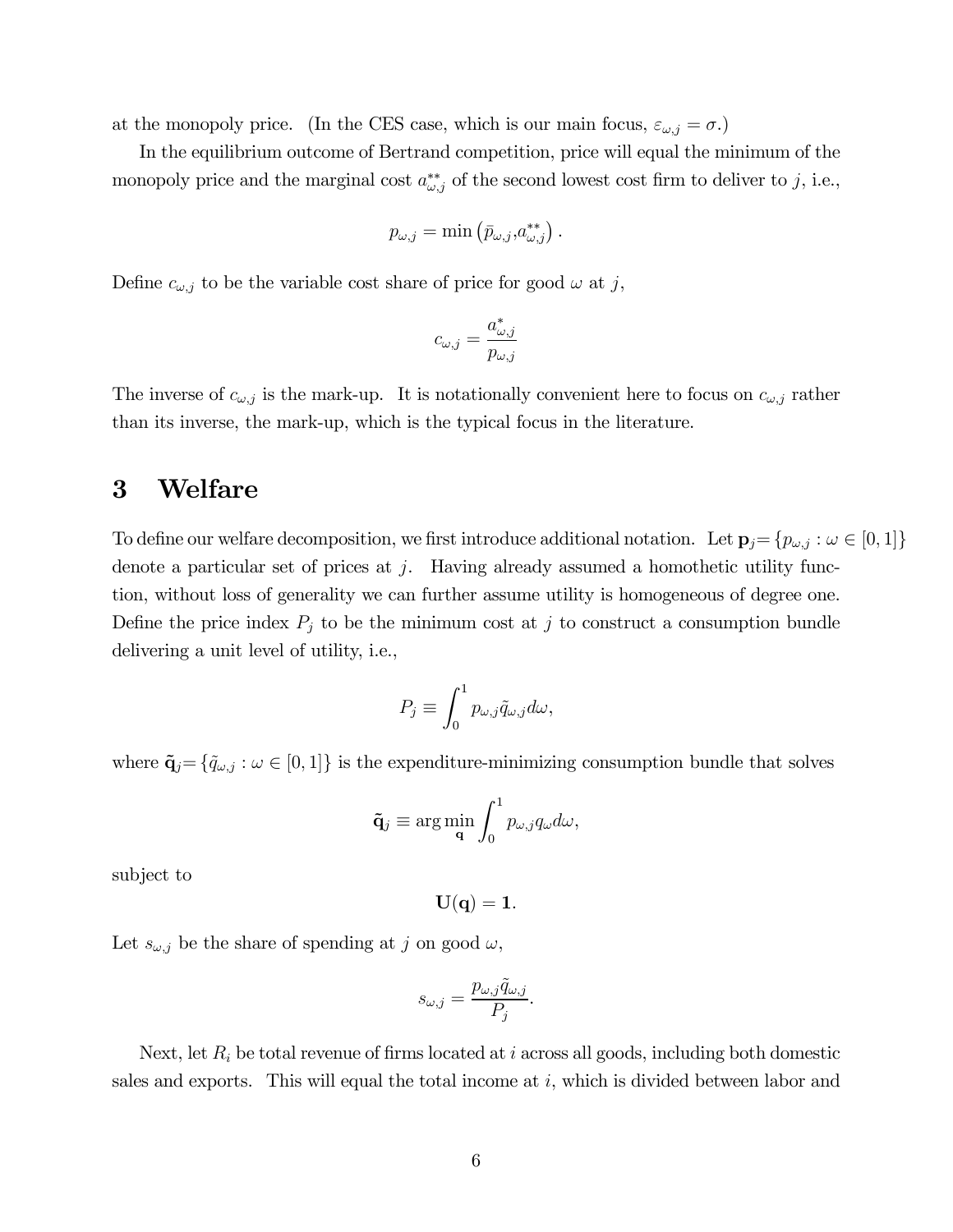profits,

$$
R_i = w_i L_i + \Pi_i.
$$

Define  $Ec_i^{sell}$  to be the revenue-weighted mean share of variable cost in revenue across goods with *source* at location  $i$ . This equals

$$
Ec_i^{sell} = \frac{w_i L_i}{R_i} = \frac{\int_{\{\omega: \chi_1^*(\omega) = i\}} c_{\omega,1} s_{\omega,1} R_1 d\omega + \int_{\{\omega: \chi_2^*(\omega) = i\}} c_{\omega,2} s_{\omega,2} R_2 d\omega}{\int_{\{\omega: \chi_1^*(\omega) = i\}} s_{\omega,1} R_1 d\omega + \int_{\{\omega: \chi_2^*(\omega) = i\}} s_{\omega,2} R_2 d\omega},\tag{1}
$$

where  $\chi_j^*(\omega) \in \{1,2\}$  denotes the source country for any particular good  $\omega$  at destination j. To understand (1), observe that for a good  $\omega$  sold at 1 with source at 1,  $s_{\omega,1}R_1$  is the spending at 1, by definition of  $s_{\omega,1}$ . Then  $c_{\omega,1} s_{\omega,1} R_1$  is the total variable cost for such goods, by definition of  $c_{\omega,1}$  as the variable cost share. This accounts for the numerator of (1). The denominator sums sales to 1 and 2, from source  $i$ .

Define  $Ec_i^{buy}$  to be the revenue-weighted mean share of variable cost in revenue across goods with *destination* at  $i$ .

$$
Ec_i^{buy} = \int_0^1 c_{\omega,i} s_{\omega,i} d\omega.
$$

Finally, we introduce additional notation for what prices would be under marginal cost pricing. Let the price of an individual good at marginal cost be denoted

$$
m_{\omega,i} = a^*_{\omega,i},
$$

and let  $M_i$  be the price index at  $i$  when all goods are priced at marginal cost. Assume that productivity distributions are not too fat-tailed so that both price indices  $P$  and  $M$  are finite.<sup>6</sup>

We now present our welfare decomposition. We can write welfare at location  $i$  as

$$
W_i^{Total} = \frac{R_i}{P_i} = \frac{w_i L_i}{E c_i^{sell}} \frac{1}{P_i}
$$
  
= 
$$
w_i L_i \times \frac{1}{M_i} \times \frac{E c_i^{buy}}{E c_i^{sell}} \times \frac{M_i}{P_i \times E c_i^{buy}}
$$
 (2)

To get the first line, note that because utility is homogeneous of degree one, we can write utility at  $i$  as income divided by the price index. To obtain the rest of the first line, we

 $6$ For example, if we assume Fréchet structure of productivity draws as in BEJK, then, as in any Eaton-Kortum models,  $\theta > \sigma - 1$  is required to guarantee finite price index (and hence equilibrium existence), where  $\theta$  is the shape parameter of Fréchet. The larger the  $\theta$ , the thinner the tail.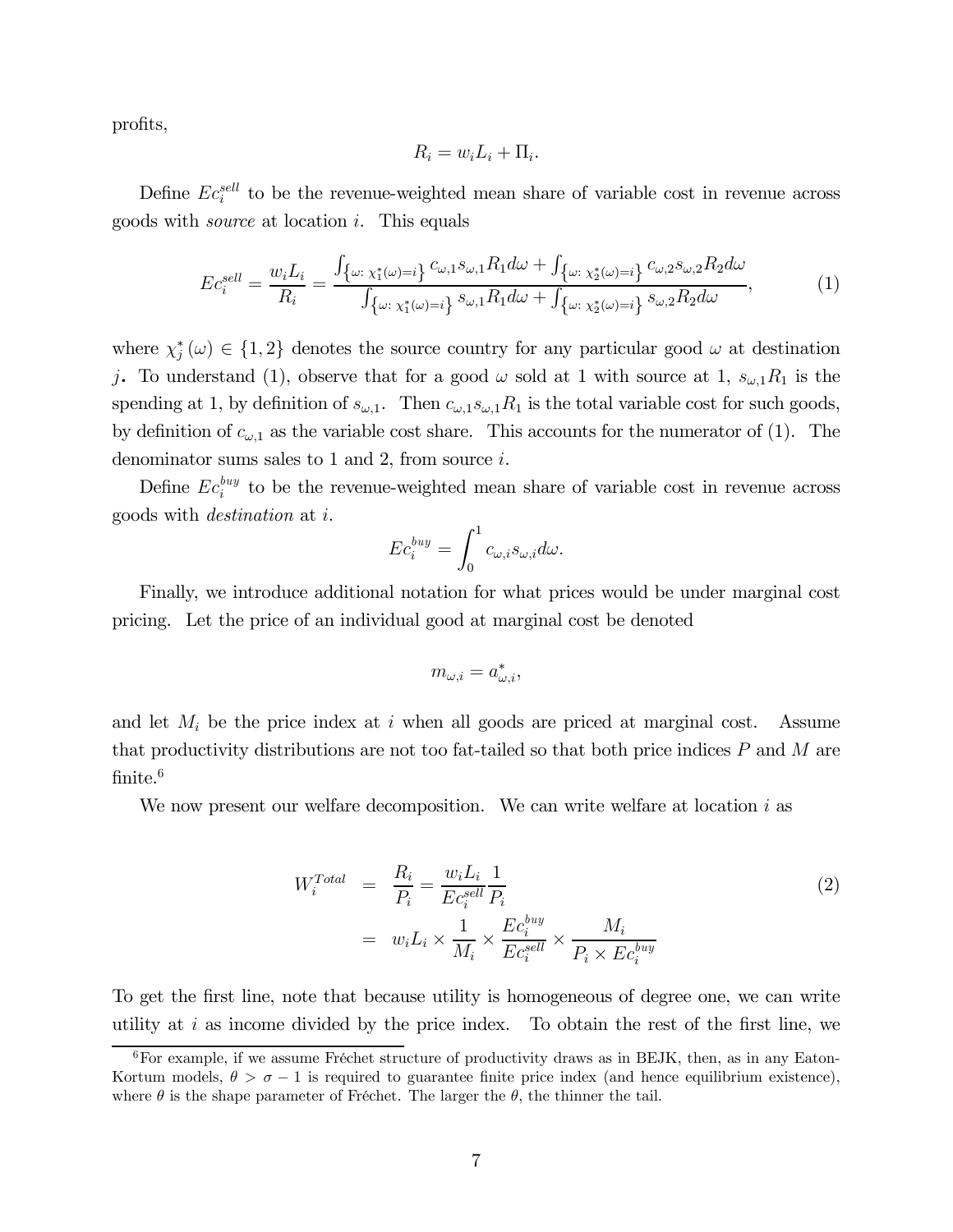substitute in (1). The second line is a straightforward manipulation. We can write (2) as

$$
W_i^{Total} = w_i L_i \times W_i^{Prod} \times \frac{Ec_i^{buy}}{Ec_i^{sell}} \times W_i^{A}
$$
 (3)

for the *productive efficiency* index  $W_i^{Prod}$ ,

$$
W_i^{Prod} \equiv \frac{1}{M_i},
$$

and the *allocative efficiency* index  $W_i^A$ ,

$$
W_i^A \equiv \frac{M_i}{P_i \times Ec_i^{buy}} = \frac{\int_0^1 m_{\omega,i} \tilde{q}_{\omega,i}^m d\omega}{\int_0^1 m_{\omega,i} \tilde{q}_{\omega,i} d\omega}.
$$
\n(4)

The manipulation results in a decomposition (3) of welfare into four terms. Without loss of generality we will focus on the welfare of country 1, and we will set the wage at 1 to be the numeraire,  $w_1 = 1$ . To save notation, we will then leave country subscript *i* implicit (as  $i = 1$  always). As the labor supply  $L_i$  will be fixed in the analysis, the first term in the welfare decomposition is a constant that we will henceforth ignore.

The productive efficiency index  $W^{Prod}$ , the second term of (3), is what the welfare index would be with no mark-up. It equals the inverse of  $M_i$ , which is the price index at marginal cost prices. The index varies when there is technical change determining the underlying levels of productivity. It also varies when trade cost declines, decreasing the cost of foreign firms to deliver goods locally. Terms of trade effects also show up in  $W^{Prod}$ , because a lower wage from a source country will raise the index.

The third and fourth terms depend upon mark-ups, or equivalently, the inverse of the mark-ups which are the cost shares. In ACR, and in the broader literature that it encompasses, trade has no effect on the distribution of mark-ups, and so it has no effect on the third and fourth terms. Thus in ACR, the welfare effects of trade operate entirely through the effects on the productive efficiency index  $W^{\text{Prod}}$ .

The third term is a "terms of trade" effect on mark-ups. Holding fixed the other components of welfare, total welfare is higher in country 1, if the cost share of price in the goods that it purchases tends to be high relative to the cost share of price in the goods that it sells. In a symmetric version of the model where the two countries are mirror images of each other, the "buy" cost share will equal to the "sell" cost share, and the third term will drop out.

The fourth term is the allocative efficiency index  $W^A$ , the main focus of this paper. The expression (4) presents two alternative ways to write  $W^A$ . The first way writes it as the ratio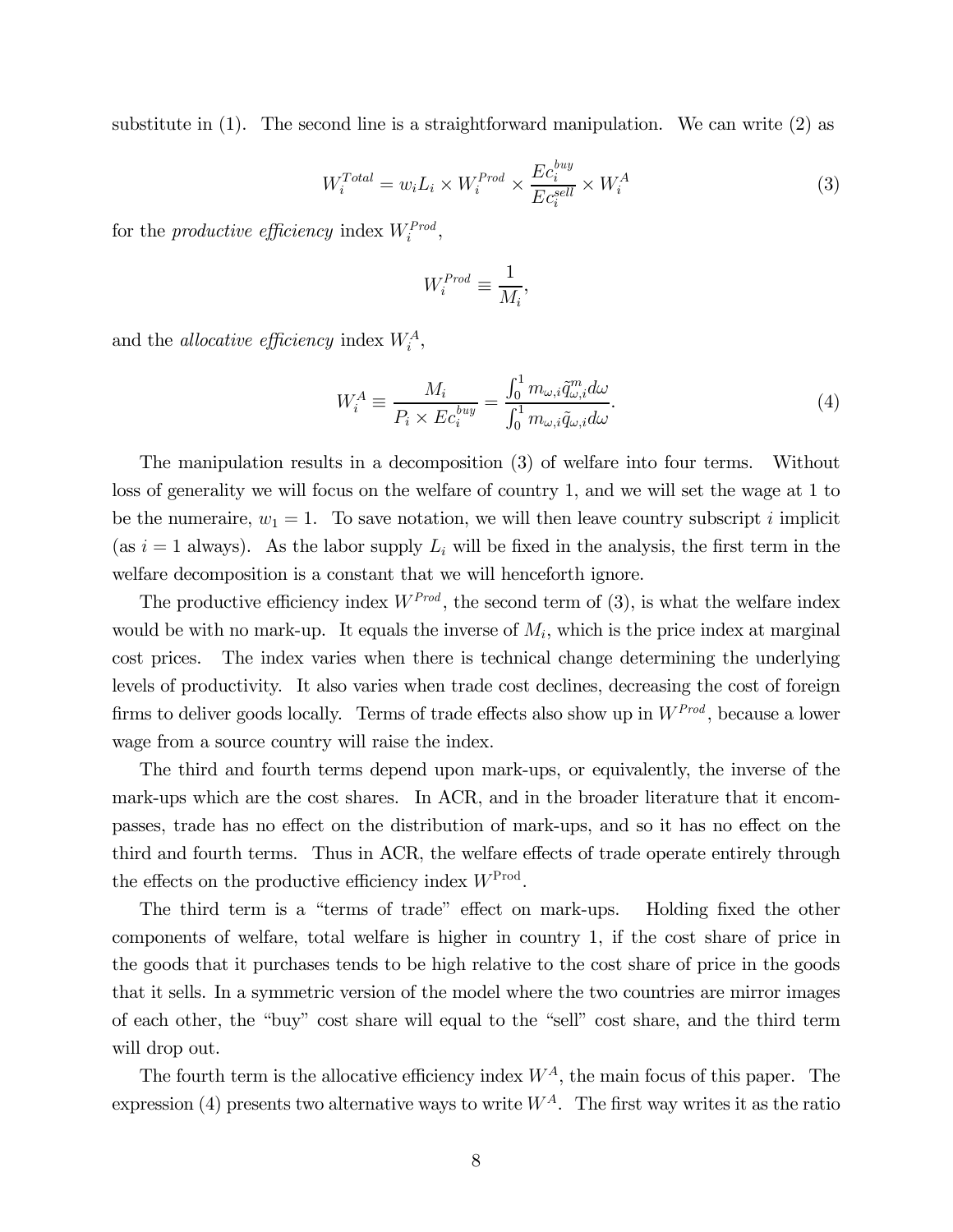of the price indexes under marginal cost and actual pricing, divided by the mean variable cost share of price.

For the second way, consider two bundles,  $\tilde{\mathbf{q}}^m$  and  $\tilde{\mathbf{q}}$ , that deliver one unit of utility. Bundle  $\tilde{\mathbf{q}}^m$  minimizes expenditure at marginal cost pricing, while bundle  $\tilde{\mathbf{q}}$  minimizes expenditure at actual prices. The second way of writing the allocative efficiency index is as the ratio of expenditure on these two bundles, evaluated at marginal cost pricing. It is immediate that  $W^A \leq 1$ , since bundle  $\tilde{\mathbf{q}}^m$  minimizes expenditure at marginal cost pricing by definition. Suppose in the actual price vector, the mark-up is constant across all goods  $\omega$ , i.e., that the ratio between any two actual prices is the same as what the ratio would be with marginal cost pricing. Then  $\tilde{\mathbf{q}}^m = \tilde{\mathbf{q}}$  and  $W^A = 1$ . Otherwise  $W^A < 1$ .

# 4 Allocative Efficiency and Trade

When evaluating the effect of a change in the trade friction, it is convenient to take logs and conduct the analysis in elasticity terms,

$$
\eta^{Total} \equiv \frac{d\ln W^{Total}}{d\ln \tau} = \eta^{Prod} + \eta^{c\_term\_trade} + \eta^{A},
$$

where  $\eta^k$  is the elasticity for component k. (The first term  $w_1 L_1$  of (3) is a constant given the normalization  $w_1 = 1$ , so we ignore this term.) In particular, we define the allocative efficiency elasticity  $\eta^A$  to be

$$
\eta^A \equiv \frac{d \ln W^A}{d \ln \tau}.
$$

This section derives a formula for  $\eta^A$  that decomposes it into two components: the costchange channel and the price-change channel. Note in the introduction, we referred to a decrease in  $\tau$ , in order to discuss gains from trade. However, for expositional simplicity going forward, we refer to an increase in  $\tau$ , because if we did otherwise, we would have to carry around an extra minus sign.

# 4.1 Decomposing  $\eta^A$  into the Cost-Change and Price-Change Channels

We need to introduce additional notation to allow us to distinguish various cases. When a good is being purchased from a domestic firm, there are three possibilities: the domestic firm may be limit pricing on another domestic firm, limit pricing on a foreign firm, or setting the unconstrained monopoly price. Analogously, there are three possibilities when a good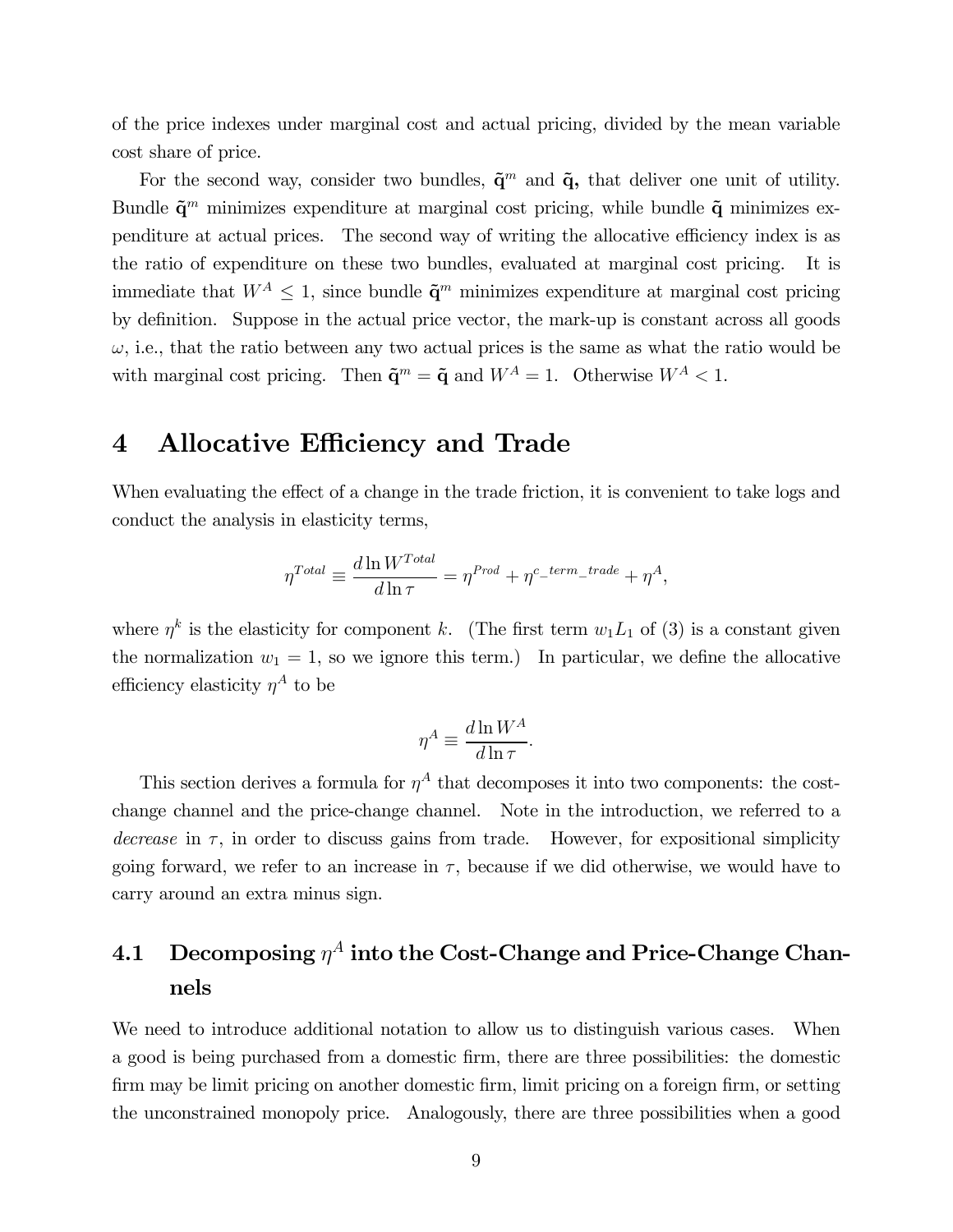is purchased from a foreign firm. We index these six different possibilities by the elements of  $\{11, 12, 1, 21, 22, 2\}$ , where "11" means a firm at 1 is limit pricing on a firm at 1 (i.e. domestic on domestic), "12" means a firm at 1 is limit pricing on a firm at 2, and  $\overline{1}$  means a firm at 1 is setting the monopoly price. Analogously, "21," means a firm at 2 is limit pricing on a firm at 1, and so on. Let  $\Omega_{11}$  be the set of products with event "11",  $\Omega_{12}$  be the products with event "12," and so on.

For tractability, we assume CES utility in this and the next sections. For allocative efficiency  $W^A$ , only  $Ec^{buy}$  is involved, and hence we suppress superscript "buy" to save notation. Let  $Ec_{\Omega}$  be the expected (or mean) value of the sales-weighted cost share  $c_{\omega}$ , conditional on  $\omega \in \Omega$ , for some subset of goods  $\Omega$ . Analogously, let  $Ec_{\Omega}^{1-\sigma}$  be the salesweighted expected value of  $c^{1-\sigma}$  conditional on  $\Omega$ .

Let **p** and **m** denote the vector of prices and marginal costs of the lowest cost firms supplying at 1, i.e., the element  $p_{\omega}$  is the price of the lowest cost firm and  $m_{\omega}$  is the marginal cost, including any trade friction incurred (and again  $c_{\omega} = m_{\omega}/p_{\omega}$ ). Given **p** and **m**, spending shares are determined by consumer choice, and we can calculate allocative efficiency  $W^A$  through equation (4). To understand how a change in the friction  $\tau$  affects  $W^A$ , we need to first determine how a change in  $\tau$  affects **p** and **m**, and then how  $W^A$  changes with new values of p and m.

In our decomposition, we separate out how a change in  $\tau$  affects costs **m** (the cost *channel*) and how it affects prices **p** (the *price channel*). What an increase in  $\tau$  does to **m** is straightforward: all foreign firms that are exporting to country 1 experience a proportionate increase in costs. Next consider what an increase in  $\tau$  does to **p**. A domestic firm that is limit pricing on a foreign firm's cost (event "12") will be able to increase price proportionately as  $\tau$  increases. Analogously, a foreign firm limit pricing on another foreign firm (event "22") proportionately increases price. Finally, a foreign firm that is setting the monopoly price (event " $\overline{2}$ ") proportionately increase price (as price is a constant mark-up  $\sigma/(\sigma-1)$  over cost). Denote the three events where price rises proportionately with  $\tau$  as

$$
\Omega^{p\uparrow} \equiv \Omega_{12} \cup \Omega_{22} \cup \Omega_{\bar{2}}.\tag{5}
$$

Denote the relative wage of country 2 to country 1 as  $w$ . Let  $\gamma$  denote the proportion of increase of  $\tau w$ , i.e., let  $\tau w = \gamma \tau^{\circ} w^{\circ}$ , where  $\tau^{\circ}$  and  $w^{\circ}$  are the initial trade friction and relative wage. A change in  $\gamma$  affects costs **m** such that

$$
m_{\omega}(\gamma) = \gamma m_{\omega}^{\circ}, \ \omega \in \Omega_2, m_{\omega}(\gamma) = m_{\omega}^{\circ}, \quad \omega \notin \Omega_2,
$$
\n(6)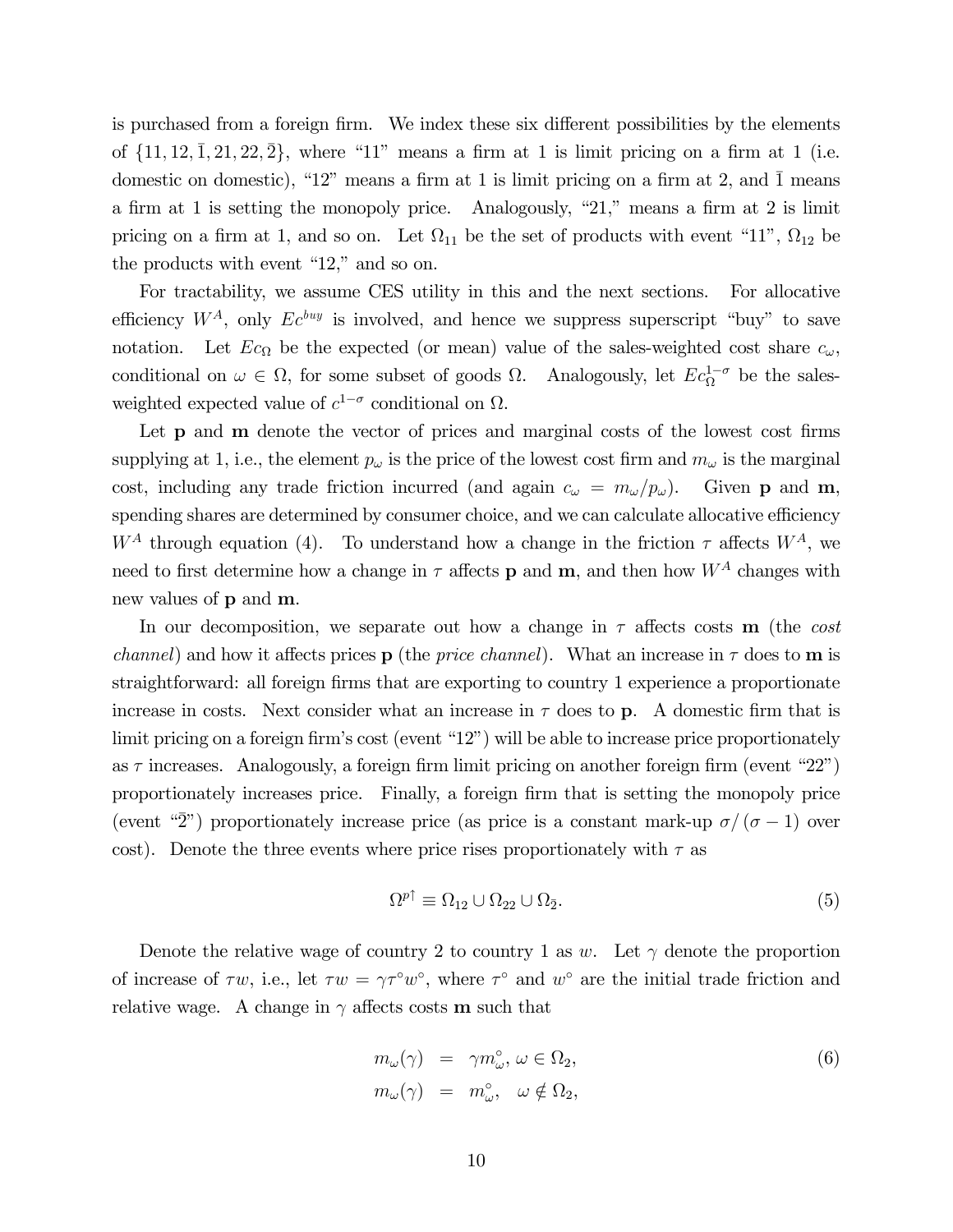where  $\Omega_2$  is the set of goods at 1 that are imported from country 2. Similarly, a change in  $\gamma$  affects prices **p** for the set  $\Omega^{p\uparrow}$  such that

$$
p_{\omega}(\gamma) = \gamma p_{\omega}^{\circ}, \ \omega \in \Omega^{p\uparrow},
$$
  
\n
$$
p_{\omega}(\gamma) = p_{\omega}^{\circ}, \ \omega \notin \Omega^{p\uparrow}.
$$
\n(7)

We now present our main result that decomposes the overall effect of an increase in  $\tau$  on allocative efficiency into two components, a cost channel and a price channel. Let  $\eta_{cost}^{A} \equiv \frac{d \ln W^{A}(1)}{d \gamma}$ denote the derivative of  $\ln W^A(\gamma)$  evaluated at  $\gamma = 1$  while keeping prices **p** fixed. Similarly,  $\eta_{price}^A \equiv \frac{d \ln W^A(1)}{d \gamma}$  $\Big|_{\mathbf{m} \text{ fixed}}$  is the derivative of  $\ln W^A$  evaluated at  $\gamma = 1$  while keeping costs **m** fixed. We have

#### Proposition 1

$$
\eta^A \equiv \frac{d \ln W^A}{d \ln \tau} \n= \left( \eta^A_{\text{cost}} + \eta^A_{\text{price}} \right) \frac{1}{w} \frac{d (\tau w)}{d \tau},
$$

where

$$
\eta_{\text{cost}}^A = s_2 \left( \frac{Ec_2^{1-\sigma}}{Ec^{1-\sigma}} - \frac{Ec_2}{Ec} \right),\tag{8}
$$

$$
\eta_{\text{price}}^A = -\sigma s_{\Omega p\uparrow} \left( 1 - \frac{Ec_{\Omega p\uparrow}}{Ec} \right), \tag{9}
$$

and where the subset  $\Omega^{p\uparrow}$  is defined by equation (5).

**Proof.** We sketch the proof for Cobb-Douglas ( $\sigma = 1$ ) and symmetric countries. The appendix provides a formal proof for general  $\sigma$  and general asymmetry. Under Cobb-Douglas, we can write the log of allocative efficiency as

$$
\ln W^A = \ln \left( \frac{M}{P \times Ec} \right) = [E \ln m - E \ln p] - \ln (Ec) = E \ln c - \ln (Ec), \tag{10}
$$

where we use the price index formula  $P = \exp(E \ln p)$  that applies for the Cobb-Douglas case. With symmetric countries, we can assume  $w_1 = w_2 = 1$ . We separate out the effects of changes in  $\tau$  on costs, from effects through changes in prices. Following the notation of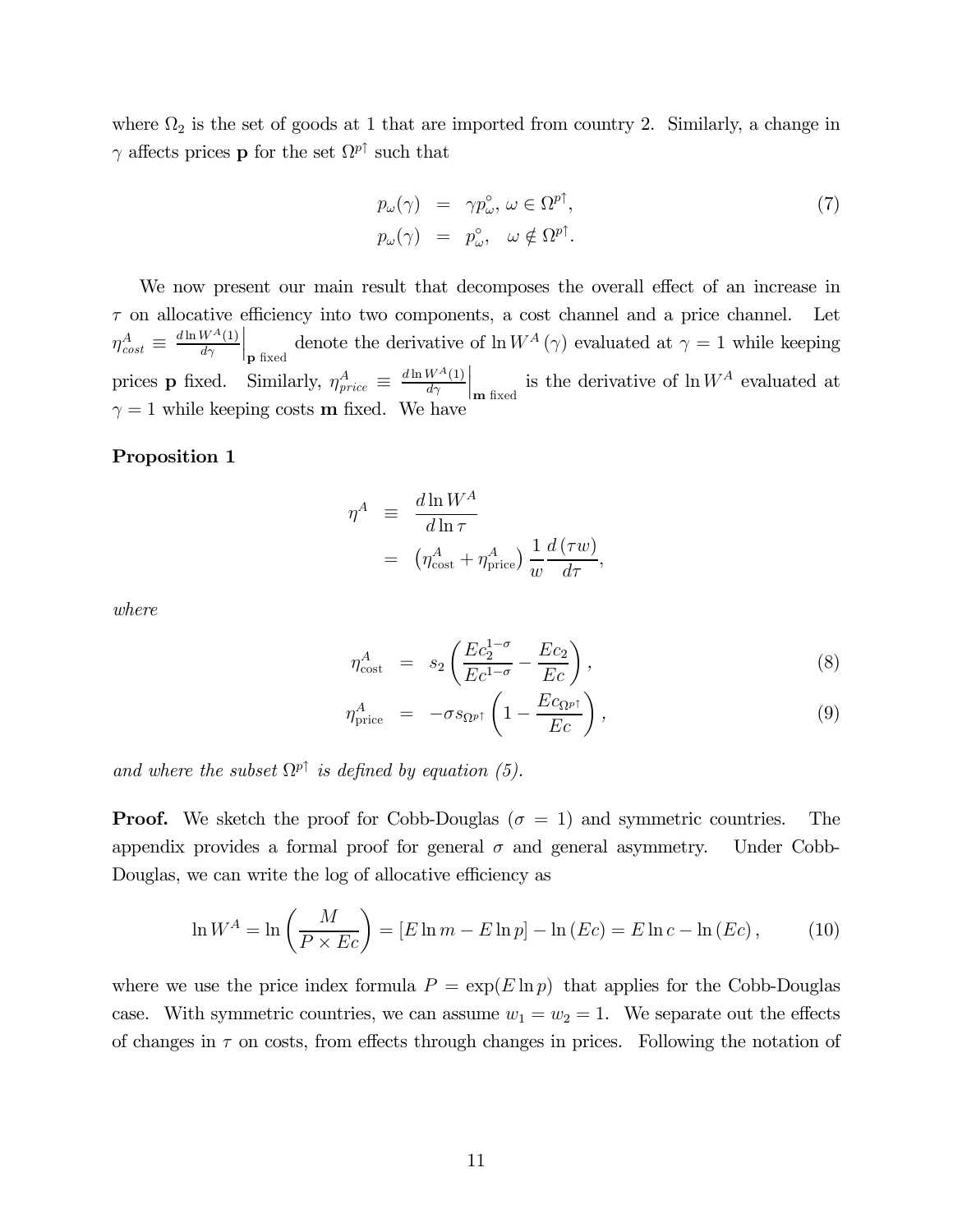(6) and keeping prices p fixed, we write

$$
c_{\omega}(\gamma) = \begin{cases} \frac{\gamma m_{\omega}}{p_{\omega}} & \omega \in \Omega_2, \\ \frac{m_{\omega}}{p_{\omega}} & \omega \notin \Omega_2. \end{cases}
$$
(11)

Note that  $d \ln \tau = d \ln \gamma$ . On account of the proportionate cost change for imports, we have

$$
\frac{d \ln c_{\omega}}{d \ln \tau} = \frac{d \ln c_{\omega} (1)}{d \gamma} = 1, \quad \frac{d c_{\omega}}{d \ln \tau} = \frac{d c_{\omega} (1)}{d \gamma} = c_{\omega}, \quad \omega \in \Omega_2,
$$
  

$$
\frac{d \ln c_{\omega}}{d \ln \tau} = \frac{d \ln c_{\omega} (1)}{d \gamma} = 0, \qquad \omega \notin \Omega_2.
$$

Differentiating (10) yields

$$
\eta_{cost}^A = \frac{d \ln W^A(1)}{d \gamma} \bigg|_{\mathbf{p} \text{ fixed}} = \int_{\Omega_2} 1 \cdot d\omega - \frac{\int_{\Omega_2} c_{\omega} d\omega}{Ec} = s_2 \left( 1 - \frac{Ec_2}{Ec} \right). \tag{12}
$$

Calculating the price channel  $\eta_{price}^A$  is analogous, but opposite in sign, since price is in the denominator of the cost share of price. In the proof above, we have switched the order of differentiation and integration. In the appendix, we show why this can be done. Note we haven't mentioned how a change in  $\tau$  affects the sets  $\Omega_2$  and  $\Omega^{p\uparrow}$ , because the changes in these sets have no first-order effects.  $\blacksquare$ 

For Cobb-Douglas, the cost-change channel (8) boils down to the particularly intuitive expression (12). An increase in  $\tau$  proportionately increases costs for all imported goods. To understand the effects on allocative efficiency, holding prices fixed, we only need to compare the mean cost share  $Ec_2$  on imported goods, which all get a cost increase, with the overall cost share  $Ec$ . In particular, if  $Ec_2$  is greater than  $Ec$ , the effect of higher  $\tau$  on allocative efficiency through this channel is strictly negative. In this case, higher  $\tau$ increases the mark-up discrepancy between the imported and domestic goods, exacerbating the distortion. Formula  $(12)$  also depends upon the spending share  $s_2$  on imports, and it is intuitive that this should matter. Next note that for the general  $\sigma$  case, formula (8) for the cost-change channel is similar to what it is in the Cobb-Douglas case, with an additional term that takes into account that spending shares across goods are not constant, outside of the Cobb-Douglas case. Finally, the intuition for the price-change channel is similar to the intuition for the cost-change channel.

We make two comments about Proposition 1. The first is about the additional term  $\frac{1}{w}d(\tau w)/d\tau$  in the decomposition in Proposition 1 taking into account that  $\tau$  can affect the relative wage between countries. With symmetric countries, the relative wage  $w = 1$ , and this adjustment drops out (i.e., it equals one as a multiplicative term). More generally, we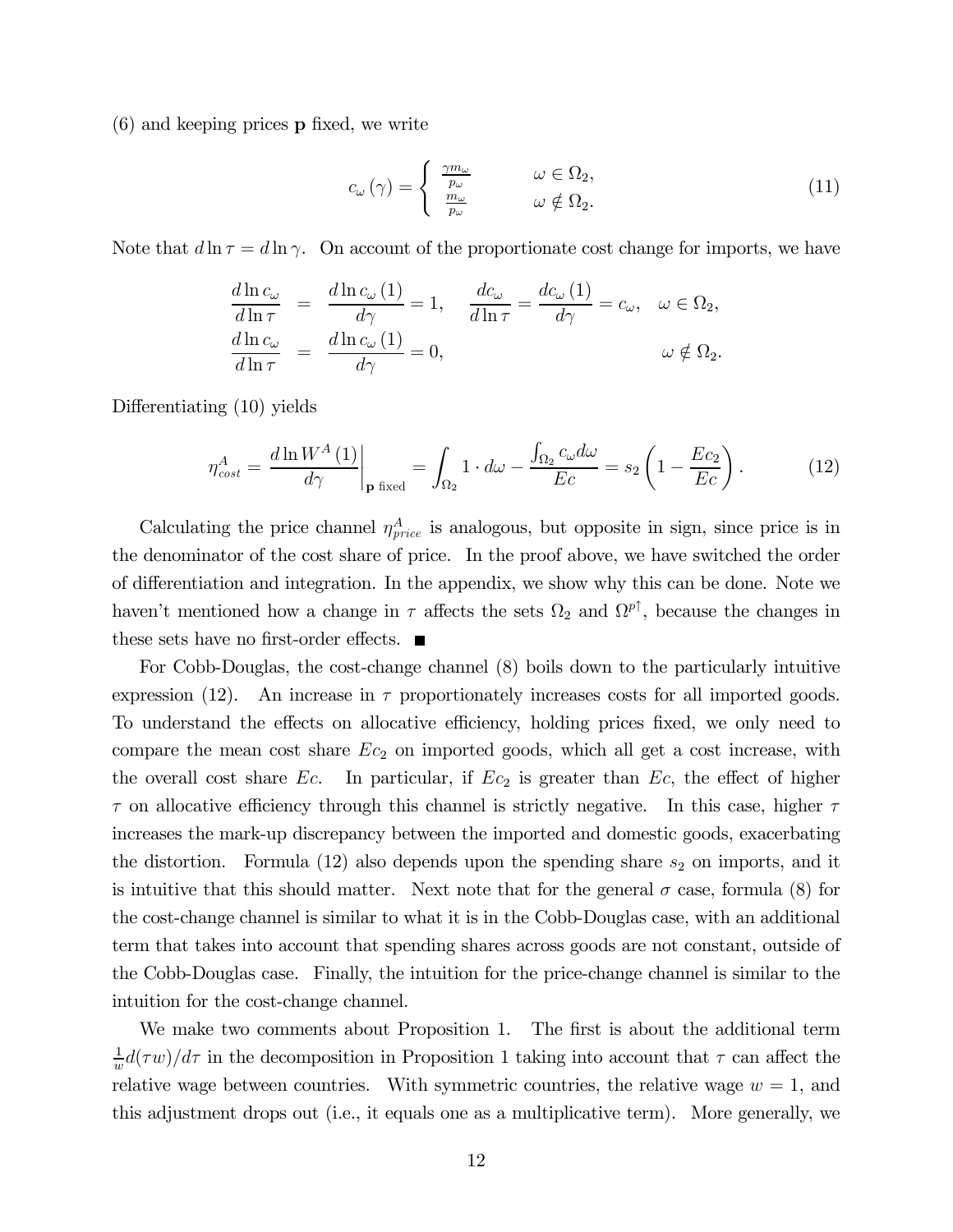expect the sign of  $d(\tau w)/d\tau$  to be strictly positive, i.e. an increase in the friction increases relative cost in the foreign country, even taking into account any potentially offsetting effect on the relative wage. Hence, the sign of  $\eta^A$  is the same as  $\eta^A_{cost} + \eta^A_{price}$ . In what follows we fill focus on the sign of  $\eta_{cost}^A + \eta_{price}^A$ , and its decomposition into the cost-change channel  $\eta_{cost}^{A}$  and price-change channel  $\eta_{price}^{A}$ .

The second comment concerns how it might be possible to estimate the cost and price channels in empirical applications. Suppose we have product-level data on mark-ups and sales volumes, where imported and domestic products are separately classified. This is a stringent data requirement, but one that is potentially attainable, as access to micro data sets has expanded, and data sets from different countries are combined. If we also have knowledge of the  $\sigma$  parameter (a common parameter needed in trade analyses), the costchange channel given by equation (8) can be directly calculated. (It uses two moments of the data.) Calculating the price-change channel (9) is more daunting, because we need to know which firms would raise price if the friction increases. Perhaps data on how prices change after a tariff change would be of help here. In lieu of obtaining a point estimate of the price-change channel, in applications it may be possible to use the formula to bound the price-chance channel. Combining this bound with a point estimate on the cost-change channel will produce a bound on the overall effect on allocative efficiency.

#### 4.2 Signing the Cost-Change and Price-Change Channels

In this subsection we discuss the signs of the two components. We begin by examining two limiting cases where we find that both the cost-change and price-change channels are zero. We then discuss why in general the channels are nonzero away from the limiting cases.

The first limiting case is the BEJK model which imposes a particular Fréchet structure on the distribution of productivities across firms. In particular, BEJK assume that the distribution of two top productivities each country  $i$  follows

$$
\Pr\left[X_{1i} \le x_1, X_{2i} \le x_2\right] = \left[1 + T_i \left(x_2^{-\theta} - x_1^{-\theta}\right)\right] e^{-T_i x_2^{-\theta}} \quad \text{for } 0 \le x_2 \le x_1. \tag{13}
$$

As de Blas and Russ (2012) show, in a Bertrand oligopoly model like the one here, the distribution above is in fact the limiting distribution, when the number of firms goes to infinity, and firms draw their productivities from a fat-tailed distribution, such as the Pareto and Fréchet itself.<sup>7</sup> We obtain the following result about the allocative efficiency elasticity  $\eta^A$  and its components  $\eta^A_{cost}$  and  $\eta^A_{price}$  for this case:

 $7$ That is, a distribution that falls in the domain of attraction for Fréchet.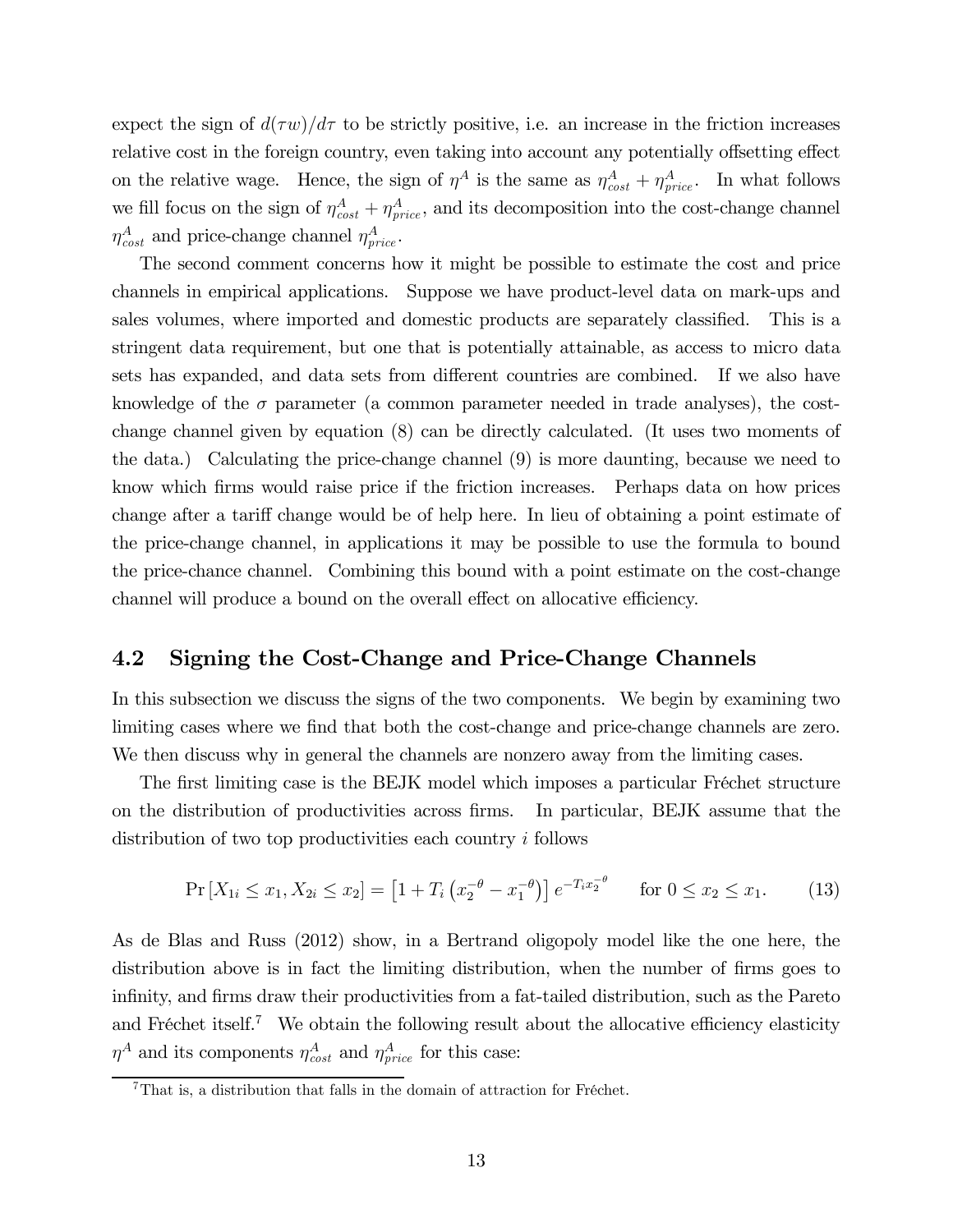**Proposition 2** If firms draw their productivities from a fat-tailed distribution, in the limit where the number of firms goes to infinity, the overall  $\eta^A = 0$ , as well as the components,  $\eta^A_{\rm cost}=0$  and  $\eta^A_{\rm price}=0$ .

Proof. Under said conditions, (13) holds, and the limit model is BEJK. In BEJK, the equilibrium share of variable cost in revenue is invariant to source country, and in particular, is the same for imports as it is overall, i.e.,  $Ec_2 = Ec$ . It is easily verified that  $Ec^{1-\sigma} = Ec_2^{1-\sigma}$ , using similar proof to that in BEJK. By  $(8)$ ,  $\eta_{cost}^A = 0$ . Furthermore, in BEJK, the overall distribution of mark-ups is invariant to  $\tau$ , implying that  $\eta^A = 0$ . The decomposition in Proposition 1, and  $\eta^A = \eta^A_{cost} = 0$ , immediately imply that  $\eta^A_{price} = 0$ .

A key result of BEJK is that the mark-up for foreign firms are the same as for domestic firms. Foreign firms have to pay a trade friction that domestic firms avoid. Everything else the same, this would drive up a foreign firm's cost and lower the mark-up relative to domestic firms. However, a second consideration is a selection process over productivity. On average, foreign firms need to be more productive to overcome the trade friction disadvantage. In the BEJK Fréchet structure, the two forces exactly counterbalance, implying that cost share for imports  $Ec_2$  is identical to the overall share  $Ec$ , which means  $\eta_{\text{cost}}^A = 0$ . It turns out that mark-ups on the set of goods  $\Omega^{p\uparrow}$  where price increases in  $\tau$  are also the same as the overall average, and so  $\eta_{\text{price}}^A = 0$ , as well.

We next consider a second limiting case where countries are symmetric and the friction is small.

**Proposition 3** If countries are symmetric then at  $\tau = 1$ ,

$$
\eta^A = \eta^A_{cost} = \eta^A_{price} = 0,
$$

while

$$
\eta^{Prod} < 0.
$$

**Proof.** With symmetry and  $\tau = 1$ , it is immediate that the distribution of the cost share of price is the same regardless of whether a good originates at country 1 or country 2. This implies  $Ec_2 = Ec$ , and  $Ec_2^{1-\sigma} = Ec^{1-\sigma}$ , and thus  $\eta_{\text{cost}}^A = 0$ . Next observe that from symmetry and  $\tau = 1$ , that  $Ec_{12} = Ec_{21}$ , and  $s_{12} = s_{21}$ . This implies  $s_{\Omega^{p\uparrow}} = s_2$  and  $Ec_{\Omega^{p\uparrow}} = Ec_2$ , and thus  $\eta_{\text{price}}^A = 0$ . Next,

$$
\eta^{\text{Prod}} \equiv \frac{d \ln W^{\text{Prod}}}{d \ln \tau} = -\frac{d \ln M}{d \ln \tau}
$$

$$
= -s_2^m,
$$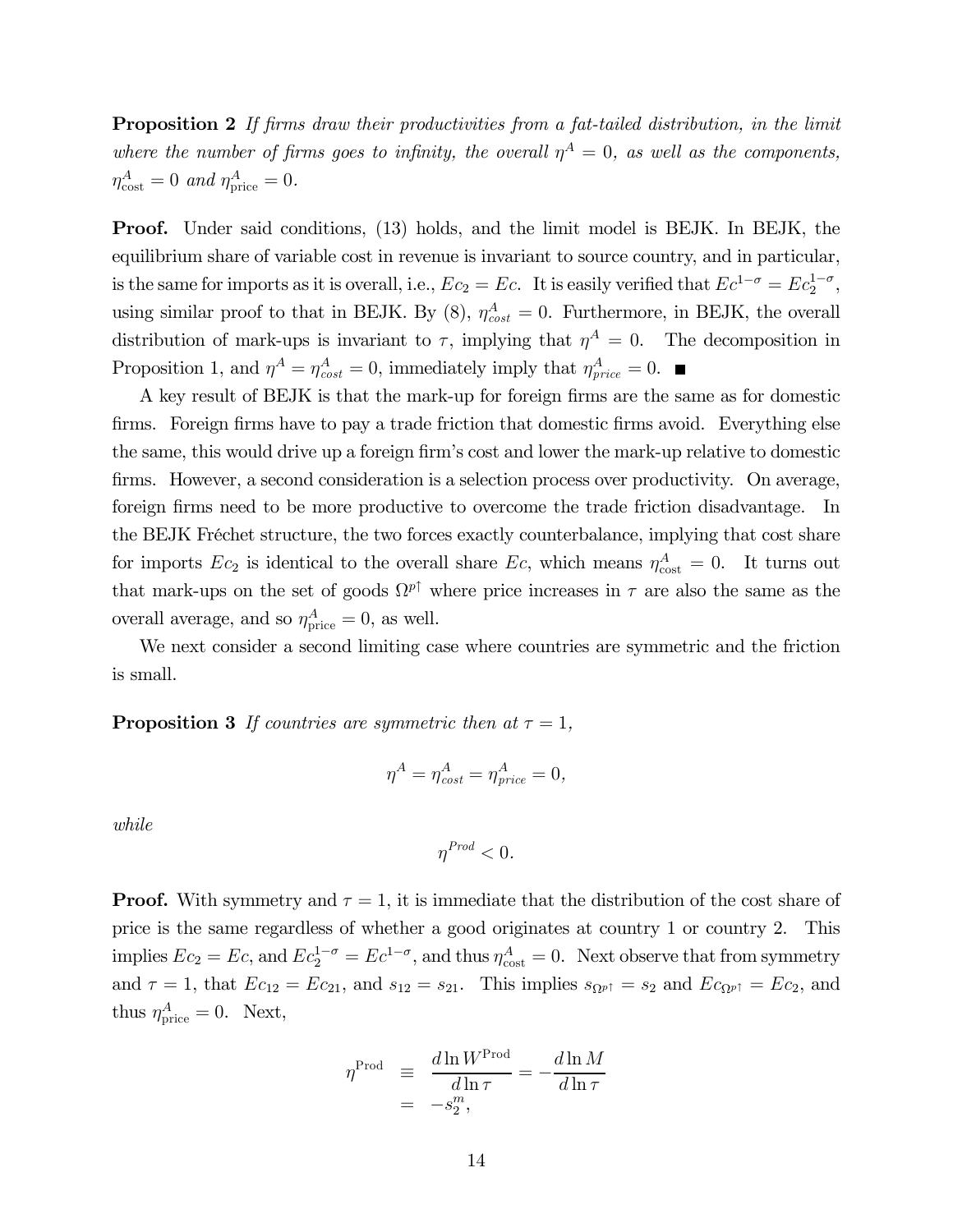where  $s_2^m$  is the import share of spending at marginal cost prices. The first line above follows from the definition of  $W^{\text{Prod}}$ , and the second line is a straightforward application of the envelope theorem. Note we use the fact that on account of symmetry,  $w = 1$  and hence  $d(\tau w)/d\tau = 1$ . The result that  $\eta^{\text{Prod}} < 0$  then follows because  $s_2^m = \frac{1}{2}$  at the limit of  $\tau = 1$ , on account of symmetry.  $\blacksquare$ 

Proposition 3 says that adding a small friction to trade between symmetric countries has no first-order effect on allocative efficiency. To see the intuition, observe that at the limit with no trade frictions, foreign firms are just like domestic firms, and in particular, have the same distribution of cost shares, implying that the cost-change term is zero. Analogously, the price-change term is zero. While there is no first-order effect on allocative efficiency, there is a first-order effect on productive efficiency at the limit. Thus, in this part of the parameter space, the issue of allocative efficiency is negligible relative to the productivity effects of  $\tau$ <sup>8</sup>. In other words, with symmetry and small frictions, to a first approximation is it safe to abstract from the issue of how trade frictions affect allocative efficiency.

We turn now to more general environments away from these limiting cases. We begin with a discussion of the price-change term. To focus the discussion, we consider an environment in which there are no imports in equilibrium, in which case the cost-change term (8) is zero. (This is because  $s_2 = 0$ ; we also note that  $\eta^{\text{Prod}} = 0$  for this case.) Specifically, assume there are two sectors,  $A$  and  $B$ . In sector  $A$  there is one firm for each good in each country, and assume that productivity is identical for the two firms. The domestic firm will limit price on the foreign firm, and the cost share in sector A equals  $c_A = \frac{1}{\tau}$ . For sector B, we consider two possibilities. In the first case there are two firms in each country with equal productivity. With Bertrand competition, price equals marginal cost, and  $c_B = 1$ . In the second case there is a single firm in each country, and we assume the sector B good is nontradable, so the single firm is a monopolist. Assuming elastic demand for this case,  $\sigma > 1$ , the cost share in sector B is  $c_B = (\sigma - 1)/\sigma$ . In either case, price increases with  $\tau$  for the sector A goods, and doesn't change for the sector B goods. It is convenient to rewrite the price-change channel in equation (9) as

$$
\eta_{price}^A = -\sigma s_A s_B \left(\frac{Ec_B - Ec_A}{Ec}\right).
$$

In the first case where sector B is competitive and  $Ec_B = 1$ , it follows that  $\eta_{price}^A < 0$ .

<sup>&</sup>lt;sup>8</sup>This point is contingent on  $\tau$  being a true resource friction as opposed to a tariff for which welfare weight is put on tariff revenue collections. In this case, following the usual logic, the first-order effect on  $W^{Prod}$ will be offset by a change in tariff revenue.

<sup>&</sup>lt;sup>9</sup>Assume  $\sigma < \tau/(\tau - 1)$ . Otherwise domestic firms set the simple monopoly price and increases in  $\tau$  are irrelevant.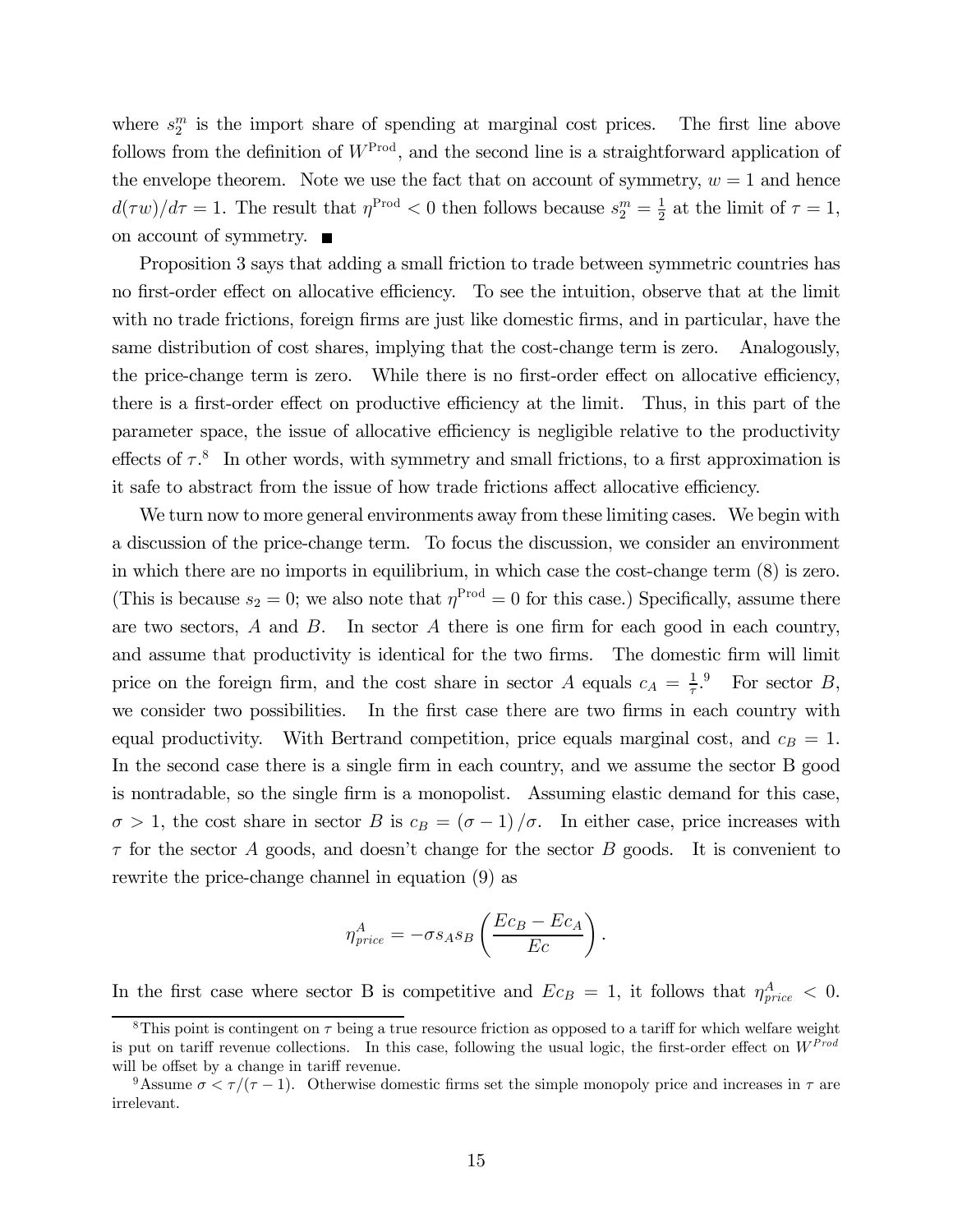Raising  $\tau$  allows the sector A firms to lower the cost share of price even further below the competitive case (where it equals one), increasing distortions. In the second case where sector B is monopoly, and  $Ec_B < Ec_A$ , it follows that  $\eta_{price}^A > 0$ . Raising  $\tau$  makes the sector firms more similar to the monopoly firms in sector B. As the mark-ups in the two sectors get closer together, allocative efficiency increases. This discussion makes clear that while the price-change component is zero in the limiting cases considered in Propositions 2 and 3, in general the effect can go either way, depending on how mark-ups for the goods getting price increases compare with mark-ups for goods with unchanged prices.

In terms of the previous literature, we can interpret the price-change channel as capturing the "pro-competitive" effect of trade, as changes in  $\tau$  yield changes in price, through Bertrand competition. Our discussion then shows how the pro-competitive effect of trade has an ambiguous effect on allocative efficiency.

We next turn to the cost-change component. We focus on the symmetric country case. In the literature it is standard to consider models where firms take i.i.d. productivity draws from either a log-normal or Pareto distribution. We follow that approach here, and consider both distributions. For the Pareto, the functional form is

$$
F(x) = 1 - x^{-\theta}, \, x \ge 1,
$$

for productivity  $x = \frac{1}{b}$  equal to the inverse of the labor requirement b. The parameter  $\theta$ is the shape parameter, where the larger is  $\theta$ , the more similar the draws. (There is also a scaling parameter that we normalize to one.) For the log-normal, we assume that  $log(x)$  (for  $x > 0$ ) is distributed normal with unit mean and standard deviation  $\frac{1}{\theta}$ . For the numerical example we set  $\theta = 5$  for the Pareto and  $\theta = 3.87$  for the log-normal, which holds the coefficient of variation constant across the two cases. (Our qualitative results are similar for alternative values of the coefficient of variation.)

Table 1 presents numerical results for a variety of cases. In each example, the number of firms per good is the same across all goods, and we consider the case of 2 firms per good, 4 firms per good, and 6 firms per good, with the firms equally divided across the two countries. We consider various levels of  $\sigma$ . In the table, we have fixed  $\tau = 1.5$  throughout. (We obtain qualitatively similar results for other values of  $\tau$ , away from the limit of  $\tau > 1$ .) For each parameter set, the table reports in the last three columns the allocative efficiency elasticity  $\eta^A$ , and its decomposition into  $\eta^A_{\text{cost}}$  and  $\eta^A_{\text{price}}$ . For reference, the table also reports the import share  $s_2$  and the productive efficiency elasticity  $\eta^{\text{Prod}}$ .

Table 1 provides another illustration of the point that  $\eta_{\text{price}}^A$  can be negative or positive. At high values of  $\sigma$ ,  $\eta_{\text{price}}^A$  tends to be positive. For intuition, consider that when  $\sigma$  is high, a relatively large fraction of firms set the interior monopoly price. In such cases, when  $\tau$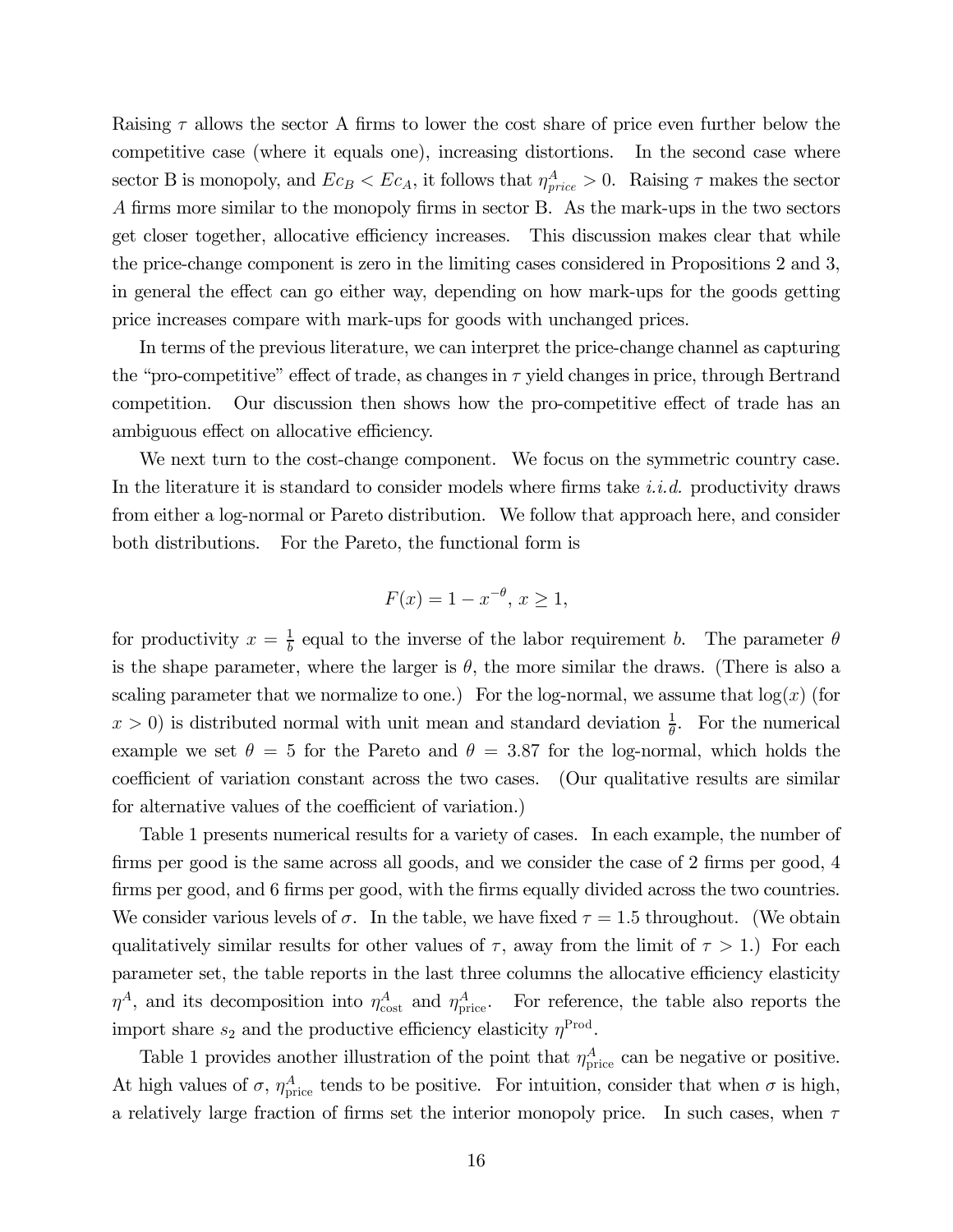increases, those domestic firms limit pricing on foreign firms are able to raise mark-ups closer to the monopoly mark-ups most other firms are setting, raising allocative efficiency. In the opposite case when  $\sigma$  is low, in particular  $\sigma \leq 1$ , all firms limit price, and  $\eta_{\text{price}}^A$  is strictly negative.

Next note that  $\eta_{\text{cost}}^A \leq 0$  in each of the cases illustrated in Table 1. For log-normal,  $\eta_{\text{cost}}^A$ is negative throughout all range of parameters. For Pareto,  $\eta_{\text{cost}}^A$  is negative when there are two firms for each good (thus one in each country) and 0 when there are more than two firms. We have used numerical analysis to verify this pattern holds more broadly in the symmetric country model with each firm drawing from the Pareto or log-normal, and each good having the same number of firms.10 Our numerical analysis has also looked at the uniform distribution and found that it behaves similarly to log-normal in terms of  $\eta_{\text{cost}}^A$ . The key point is that in this class of models, the cost share of price tends to be higher for imported goods. The direct effect of the friction on a higher cost share for imports is not completely offset by the selection effect of higher productivity, in contrast to BEJK, where these forces exactly counterbalance. Thus  $Ec_2 > Ec$ . Also, if  $\sigma > 1$ , we can expect  $Ec_2^{1-\sigma} \le Ec^{1-\sigma}$ , which together with formula (8) imply that  $\eta_{\text{cost}}^A < 0$ . If  $\sigma < 1$ , the  $Ec_2^{1-\sigma}/Ec^{1-\sigma}$  term goes the other way. However, in the numerical analysis, we find the net effect remains negative,  $\eta^A_{\text{cost}} \leq 0.$ 

When  $\eta_{\text{price}}^A$  is also negative, it reinforces the negative effect of  $\eta_{\text{cost}}^A$ , and the combined effect  $\eta^A = \eta_{\text{price}}^A + \eta_{\text{cost}}^A$  can be large in absolute value, and similar in magnitude to the productivity effect  $\eta^{\text{Prod}}$ . When  $\eta_{\text{price}}^A$  is positive, there are cases where it more than offsets the negative effect of  $\eta_{\text{cost}}^A$ , resulting in combined effect  $\eta^A$  that is positive. For example, this is true with 2 firms, log-normal draws, and  $\sigma = 4$ , where the overall allocative efficiency elasticity is .035. In this case, a higher trade friction raises allocative efficiency.

Our last point about Table 1 concerns the comparison between the log-normal and Pareto cases. When there are two firms for each good (again one in each country), the log-normal and Pareto cases are qualitatively the same. However, under the Pareto, when there two or more firms per good in each country,  $\eta_{\text{cost}}^A$  and  $\eta_{\text{price}}^A$  are both virtually zero. The log-normal is very different; while  $\eta_{\text{cost}}^A$  and  $\eta_{\text{price}}^A$  do shrink in magnitude as we add more firms, they do not collapse to zero. Recall from the above discussion that if we take the Pareto model with  $n$  draws, and make  $n$  large, the model goes to the Fréchet structure of BEJK. Therefore, with the Pareto in the limiting case of large  $n$ , the effects are zero (Proposition 3). It is interesting to see that as far as allocative efficiency is concerned (and specifically how  $\tau$ relates to it), the Pareto model begins to approximate the limiting case with as little as two draws in each country.

 $10$ The appendix provides details about our numerical analysis.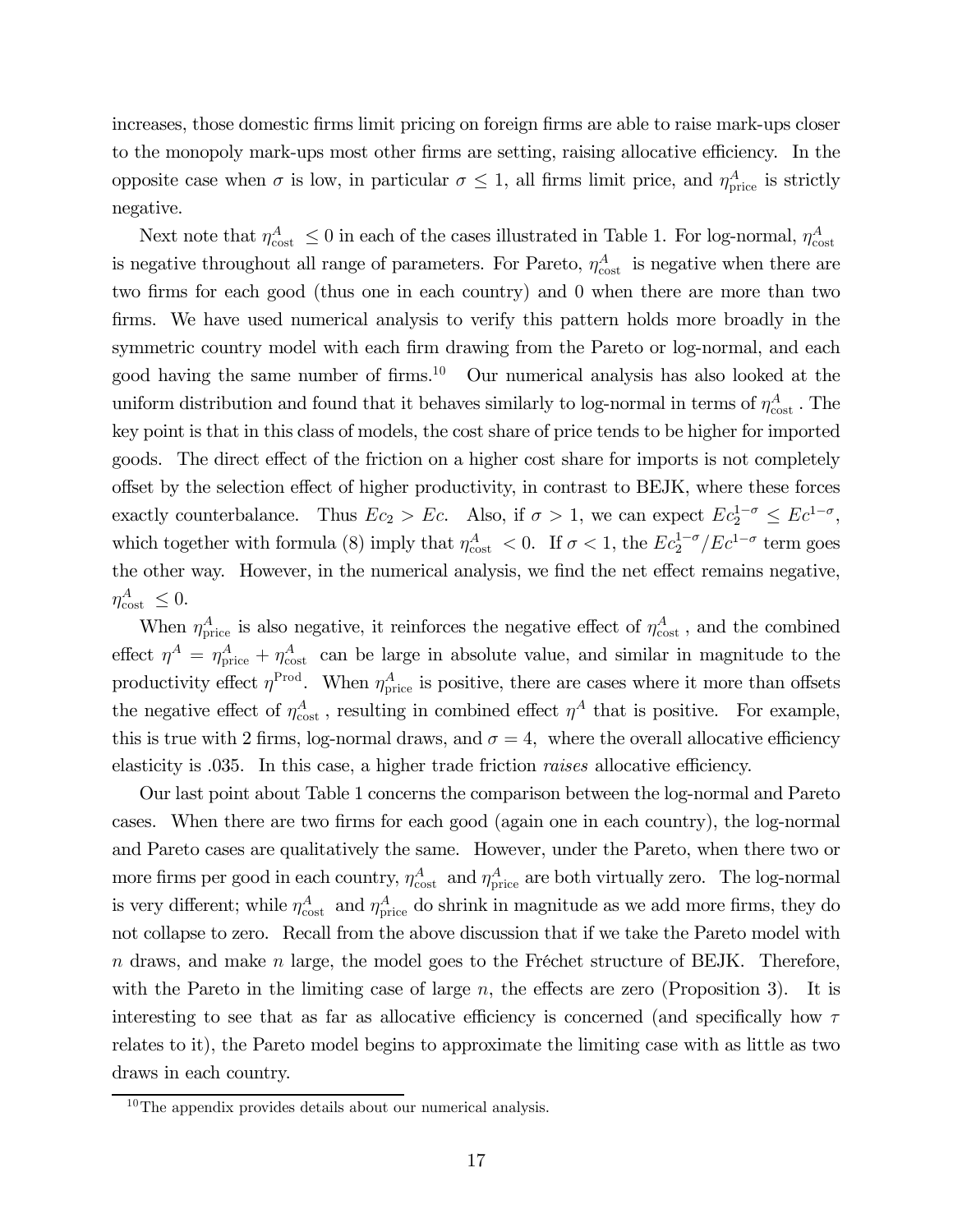The sharp differences in implications between the Pareto and log-normal, and the frequent use of both distributions in the literature, motivate the next section where we explore this issue further.

## 5 Allocative Efficiency with the Pareto and Log-normal

In this section we explore how allocative efficiency changes as the market becomes large and previously separated economies become integrated. In particular, we consider changes from  $\tau = \infty$  where countries are in autarky, to  $\tau = 1$ , where different countries are completely integrated into one economy. Let there be  $n_1$  firms for each good in country 1, and  $n_2$  firms for each good in country 2. In autarky, only  $n_1$  firms compete to sell in country 1. After integration,  $n = n_1 + n_2$  compete to sell in country 1. Hence, integration is equivalent to an increase in the number of firms. In this section we ask: How does allocative efficiency  $W^A$  vary as we increase the number of firms and integrate economies? And how does the answer depend upon whether firms draw from Pareto or log-normal?

For a given product  $\omega$ , let  $x^*_{\omega}$  and  $x^{**}_{\omega}$  be the first and second highest of n independent productivity draws. Let  $r_{\omega} \equiv x_{\omega}^{**}/x_{\omega}^*$  be the ratio of the second highest to highest. It is well known that under the Pareto, the distribution of the ratio  $r_{\omega}$  is invariant to the number of draws.11 The Pareto maintains its relative shape, as we push out into the tail. For our next result, we need a slightly different statement of this property, where we condition on the second highest level of productivity  $x^{**}$ , as well as the number of draws n. Formally, let  $R(r|n, x^{**})$  be the cumulative probability of this ratio conditional on n and  $x^{**}$ . The Pareto has the following property.

**Lemma 1** Under the Pareto,  $R(r|n, x^{**}) = r^{\theta}$ ,  $r \in [0, 1]$ , that is, the distribution of the ratio of second to first best does not depend upon the number of draws or what the second best is.

Proof. Observe that

$$
R(r|x^{**}, n) = \frac{\int_{\frac{x^{**}}{r}}^{\infty} g(x^*, x^{**}) dx^*}{\int_{x^{**}}^{\infty} g(x^*, x^{**}) dx},
$$

where  $g$  denotes the joint density of top two order statistics from a Pareto distribution, and the result is immediate by plugging in this density function.  $\blacksquare$ 

The cost share satisfies  $c_{\omega} = r_{\omega}$ , if  $\sigma \leq 1$  and  $c_{\omega} = \max\left\{r_{\omega}, \frac{\sigma - 1}{\sigma}\right\}$  for  $\sigma > 1$ . Given Lemma 1, the distribution of mark-ups is independent of  $n$  and  $x^{**}$  and is a truncated Pareto, analogous to BEJK. Using this fact we can show

 $11$ Malika and Trudela (1982), for example, characterizes the distribution of the ratio of all order-statistics of the Pareto. See also the discussion in de Blas and Russ (2012) .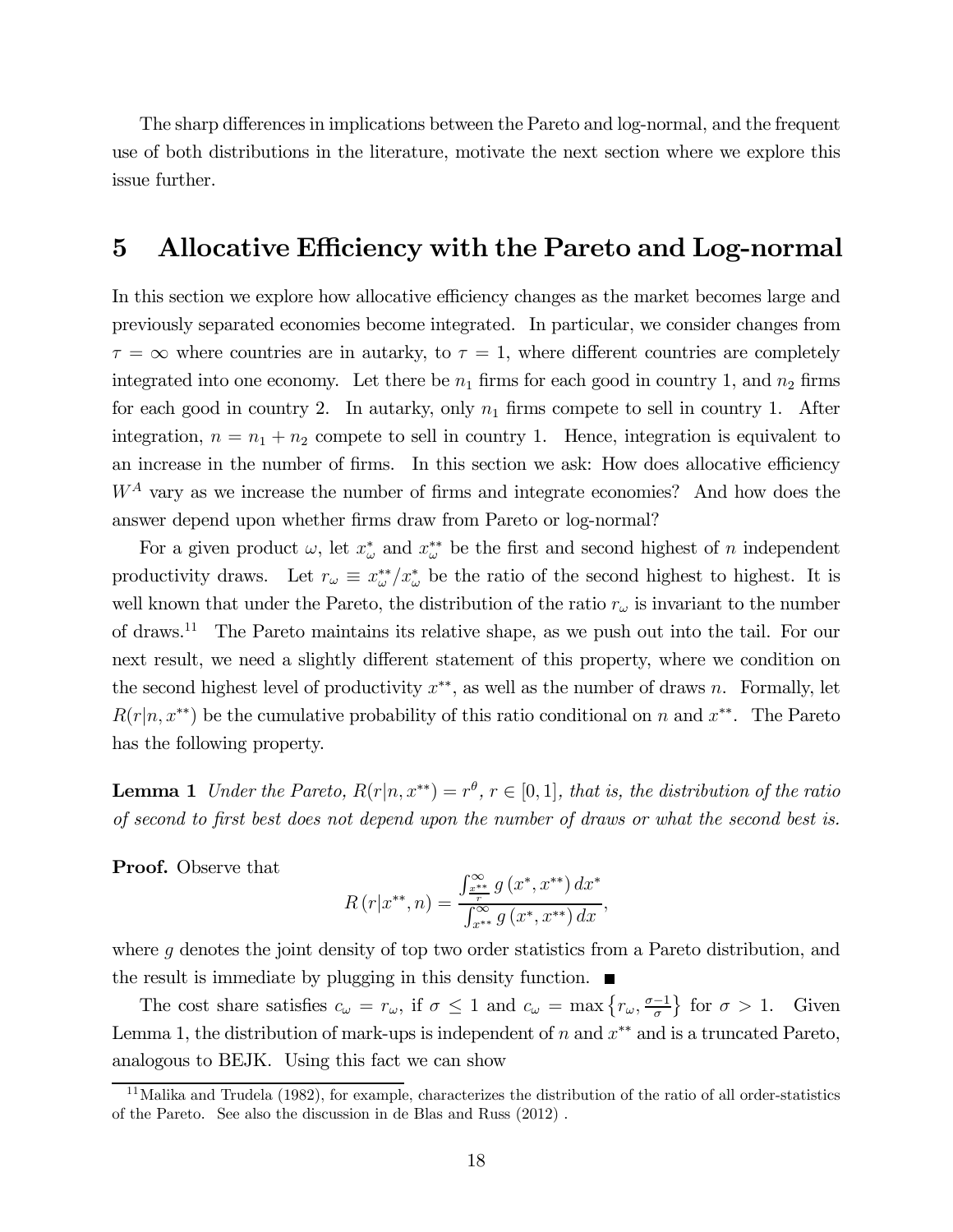**Proposition 4** Under the Pareto, allocative efficiency is a constant  $W^A < 1$  that does not vary with the number of firms  $n$ . Therefore, a trade opening that is equivalent to an increase in the number of firms has no effect on allocative efficiency.

#### **Proof.** See the appendix.  $\blacksquare$

The key step of the proof is that since the distribution of cost shares is invariant to  $n$ , the actual price index  $P$  and the price index  $M$  under marginal cost pricing decrease by the same proportion, as *n* increases. >From formula (4) for  $W^A$ , it is immediate that  $W^A$  remains constant. We note there is allocative inefficiency for any given value of n, i.e.  $W^A < 1$ . The point is that its level does not change as economies integrate and  $n$  increases.

The outcome is quite different for the log-normal.

**Proposition 5** If the distribution of the ratio  $r = x^{**}/x^*$ , given second best  $x^{**}$  and the number of firms n, is degenerate at  $r = 1$  in the limit as  $n \to \infty$ , then

$$
\lim_{n \to \infty} W^A = 1.
$$

Under the log-normal, the above condition is satisfied. Thus, under the log-normal, while  $W^A$  < 1 for any finite n, allocative inefficiency is eliminated in the limit as the market becomes large.

#### **Proof.** See the appendix.  $\blacksquare$

For intuition, consider a case where firms draw from a bounded productivity distribution. When there are many draws, the highest and second highest will both tend to be close to the upper bound, and the ratio will be close to one. Limit prices will be close to the competitive level, with the cost shares of price close to one, where first-best allocative efficiency is achieved. This notion of compression at the top, when markets are large and there are many firms, is consistent with the discussion in Syverson (2004) and Combes et al. (2012). Proposition 5 shows that even though the log-normal is unbounded, the right tail is sufficiently thin enough that the implication for allocative efficiency in the limit is the same as for the bounded case. In contrast, the Pareto is very different. The tail is sufficiently fat that even with many draws, there is no sense that the first and second highest get compressed together. In fact, the relationship doesn't change at all.

# 6 Conclusion

We examine how trade affects a measure of allocative efficiency, deriving formulas for two components of welfare change, the cost-change channel and the price-change channel. Both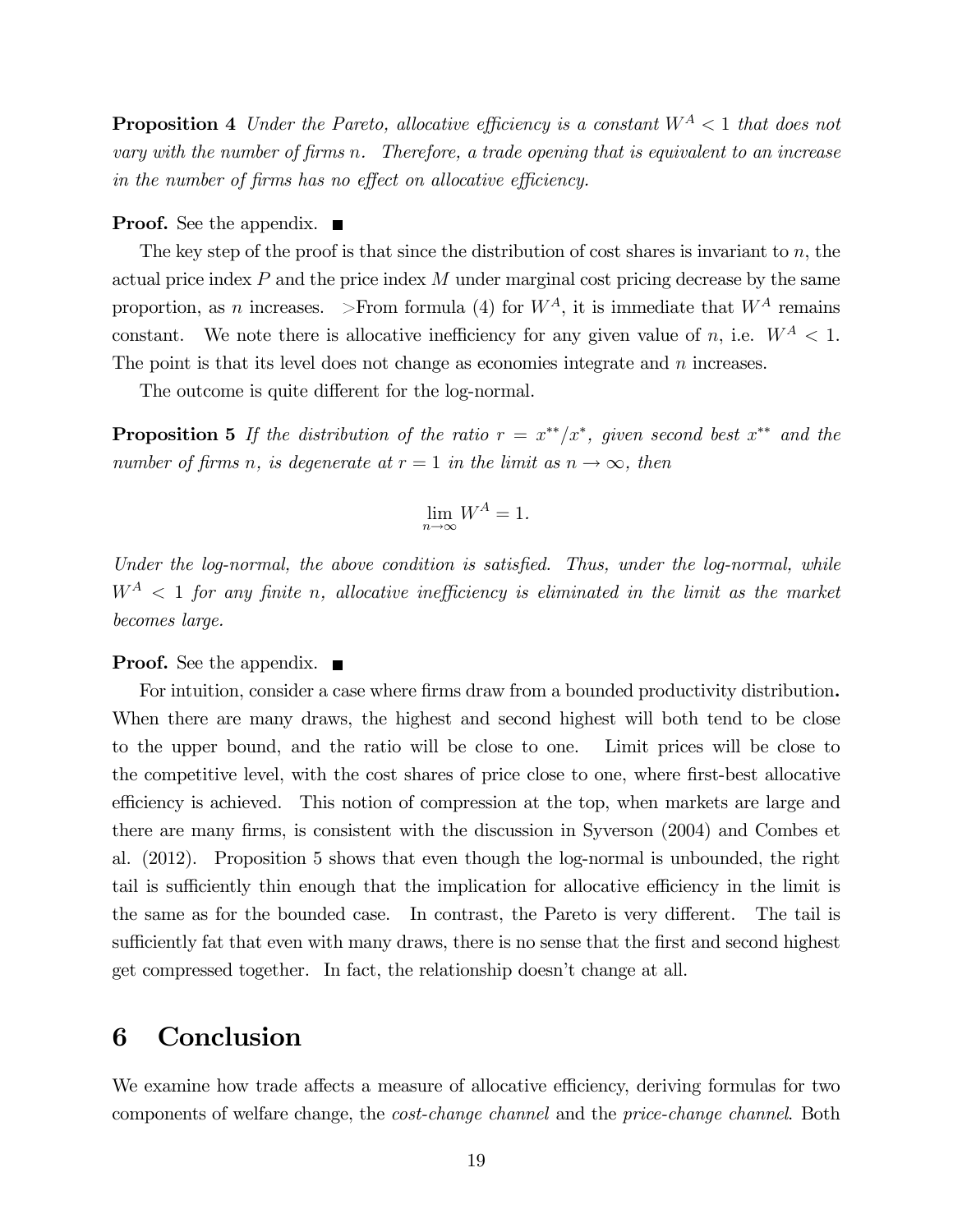channels are negligible if (i) frictions are negligible and countries are symmetric or (ii) firms draw productivity from Pareto-like distributions. More generally, trade affects allocative efficiency. In symmetric models, the cost-change channel leads to gains in allocative efficiency, that reinforce the standard production efficiency gains from trade. When demand tends to be inelastic, the price-change channel leads to additional gains in allocative efficiency. However, if demand is elastic, the price-change channel goes the other way.

We also consider a limit economy where we increase the number of competitors for each good, and find a sharp difference between what happens when firms draw from a Pareto-like distribution compared to when the distribution has less of a fat tail, like the log-normal. In the former case, distortions in allocative efficiency never go away, as the market gets big. In the later, the economy converges to first-best allocative efficiency. The result highlights the important role functional form assumptions can play, in quantitative models of the gains from trade.

# Appendix

#### Proof of Proposition 1

Observe that

$$
\eta^{A} \equiv \frac{d \ln W^{A}}{d \ln \tau}\Big|_{\tau = \tau^{\circ}, w = w^{\circ}} = \left(\frac{d \ln W^{A}}{\frac{d(\gamma \tau^{\circ} w^{\circ})}{\gamma \tau^{\circ} w^{\circ}}}\frac{1}{\gamma w^{\circ}}\frac{d(\tau w)}{d\tau}\right)_{\gamma = 1}
$$

$$
= \frac{d \ln W^{A}(1)}{d\gamma}\frac{1}{w^{\circ}}\frac{d(\tau w)}{d\tau}\Big|_{\tau = \tau^{\circ}, w = w^{\circ}}.
$$

Note that for CES utility,

$$
s_{\omega} = \frac{p_{\omega}^{1-\sigma}}{P^{1-\sigma}},\tag{14}
$$

$$
\tilde{q}_{\omega} = \frac{p_{\omega}^{-\sigma}}{P^{-\sigma}} = \frac{p_{\omega}^{-\sigma}}{\left(\int_0^1 p_{\omega}^{1-\sigma} d\omega\right)^{\frac{\sigma}{\sigma-1}}}.
$$
\n(15)

Using (4) and (15), we can express  $\ln W^A$  and  $\frac{d \ln W^A(1)}{d \gamma}$  as

$$
\ln W^{A} = -\frac{1}{\sigma - 1} \ln \int_{0}^{1} m_{\omega}^{1 - \sigma} d\omega - \ln \int_{0}^{1} m_{\omega} p_{\omega}^{-\sigma} d\omega + \frac{\sigma}{\sigma - 1} \ln \int_{0}^{1} p_{\omega}^{1 - \sigma} d\omega,
$$
  

$$
\frac{d \ln W^{A}(1)}{d\gamma} = -\frac{1}{\sigma - 1} \frac{\frac{d}{d\gamma} \int_{0}^{1} m_{\omega}^{1 - \sigma} d\omega}{\int_{0}^{1} m_{\omega} p_{\omega}^{-\sigma} d\omega} - \frac{\frac{d}{d\gamma} \int_{0}^{1} m_{\omega} p_{\omega}^{-\sigma} d\omega}{\int_{0}^{1} m_{\omega} p_{\omega}^{-\sigma} d\omega} + \frac{\sigma}{\sigma - 1} \frac{\frac{d}{d\gamma} \int_{0}^{1} p_{\omega}^{1 - \sigma} d\omega}{\int_{0}^{1} p_{\omega}^{1 - \sigma} d\omega}.
$$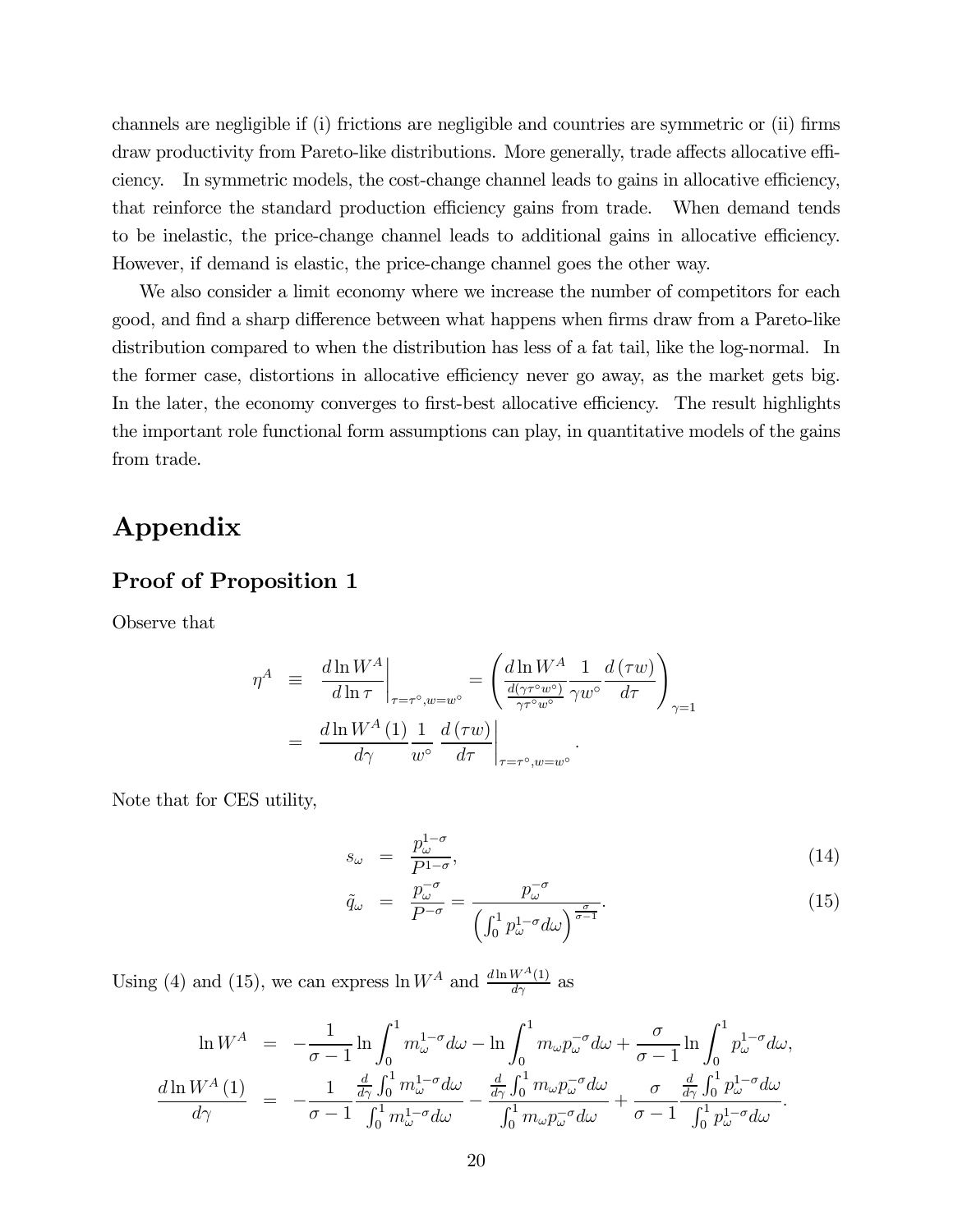We will later show that

$$
\frac{d}{d\gamma} \int_0^1 m_{\omega}^{1-\sigma} d\omega = \int_0^1 \frac{d}{d\gamma} m_{\omega}^{1-\sigma} d\omega, \tag{16}
$$

$$
\frac{d}{d\gamma} \int_0^1 p_{\omega}^{1-\sigma} d\omega = \int_0^1 \frac{d}{d\gamma} p_{\omega}^{1-\sigma} d\omega, \qquad (17)
$$

$$
\frac{d}{d\gamma} \int_0^1 m_\omega p_\omega^{-\sigma} d\omega = \int_0^1 \frac{d}{d\gamma} m_\omega p_\omega^{-\sigma} d\omega.
$$
 (18)

Recall that  $\int_0^1 m_{\omega}^{1-\sigma} d\omega = M^{1-\sigma}$ , and that  $\int_0^1 p_{\omega}^{1-\sigma} d\omega = P^{1-\sigma}$ . By the above, we obtain

$$
\begin{split}\n\frac{d\ln W^{A}(1)}{d\gamma} &= -\frac{1}{\sigma - 1} \frac{\int_{0}^{1} \frac{d}{d\gamma} m_{\omega}^{1-\sigma} d\omega}{\int_{0}^{1} m_{\omega} \rho_{\omega}^{-\sigma} d\omega} - \frac{\int_{0}^{1} \frac{d}{d\gamma} m_{\omega} p_{\omega}^{-\sigma} d\omega}{\int_{0}^{1} m_{\omega} p_{\omega}^{-\sigma} d\omega} + \frac{\sigma}{\sigma - 1} \frac{\int_{0}^{1} \frac{d}{d\gamma} p_{\omega}^{1-\sigma} d\omega}{\int_{0}^{1} p_{\omega}^{1-\sigma} d\omega} \\
&= \left\{ \frac{\int_{\Omega_{2}} m_{\omega}^{1-\sigma} d\omega}{\int_{0}^{1} m_{\omega} \rho_{\omega}^{-\sigma} d\omega} - \frac{\int_{\Omega_{2}} m_{\omega} p_{\omega}^{-\sigma} d\omega}{\int_{0}^{1} m_{\omega} p_{\omega}^{-\sigma} d\omega} - \frac{\int_{\Omega_{P}^{1}} n_{\omega} p_{\omega}^{-\sigma} d\omega}{\int_{0}^{1} p_{\omega}^{1-\sigma} d\omega} \right\} \\
&= \left\{ \frac{\int_{\Omega_{2}} p_{\omega}^{1-\sigma} d\omega}{P^{1-\sigma}} \left( \frac{\int_{\Omega_{2}} c_{\omega}^{1-\sigma} \frac{p_{\omega}^{1-\sigma}}{\int_{\Omega} p_{\omega}^{1-\sigma} d\omega} d\omega}{\int_{0}^{1} c_{\omega} p_{\omega} p_{\omega}^{-\sigma} d\omega} - \frac{\int_{\Omega_{2}} c_{\omega} \frac{p_{\omega}^{1-\sigma}}{\int_{\Omega_{2}} p_{\omega}^{1-\sigma} d\omega}}{\int_{0}^{1} c_{\omega} s_{\omega} d\omega} \right) \right\} \\
&+ \left\{ \sigma \frac{\int_{\Omega_{P}^{1}} p_{\omega}^{1-\sigma} d\omega}{P^{1-\sigma}} \frac{\int_{\Omega_{P}^{1}} r_{\omega}^{1-\sigma} d\omega}{\int_{0}^{1} c_{\omega} \frac{p_{\omega}^{1-\sigma}}{p^{1-\sigma}} d\omega} - \sigma \frac{\int_{\Omega_{P}^{1}} p_{\omega}^{1-\sigma} d\omega}{P^{1-\sigma}} \right\} \\
&
$$

In each line above, the first large bracket is the cost channel and the second the price channel.

We are left to show that (16) to (18) hold. For this purpose, we first recall the Lebesgue dominated convergence theorem, which states that if  $\{f_n\}$  is a sequence of Lebesgue-integrable functions on an interval  $I$  which converges almost everywhere on  $I$  to a limit function  $f$ , then  $\int_I f = \lim_{n \to \infty} \int f_n$ , provided that there exists a nonnegative, Lebesgue-integrable function g such that, for all  $n, |f_n(x)| \le g(x)$  almost everywhere on  $I^{12}$ .

We start with proving (16). Define

$$
f(\omega) \equiv \frac{d}{d\gamma} m_{\omega}^{1-\sigma}.
$$

Consider a sequence  $\{\gamma_n\}$  such that  $\lim_{n\to\infty}\gamma_n=1$ . Define a sequence of functions  $\{f_n\}$ 

 $12$ Theorem 10.27, Apostol, T. M., *Mathematical Analysis* (second edition), page 270.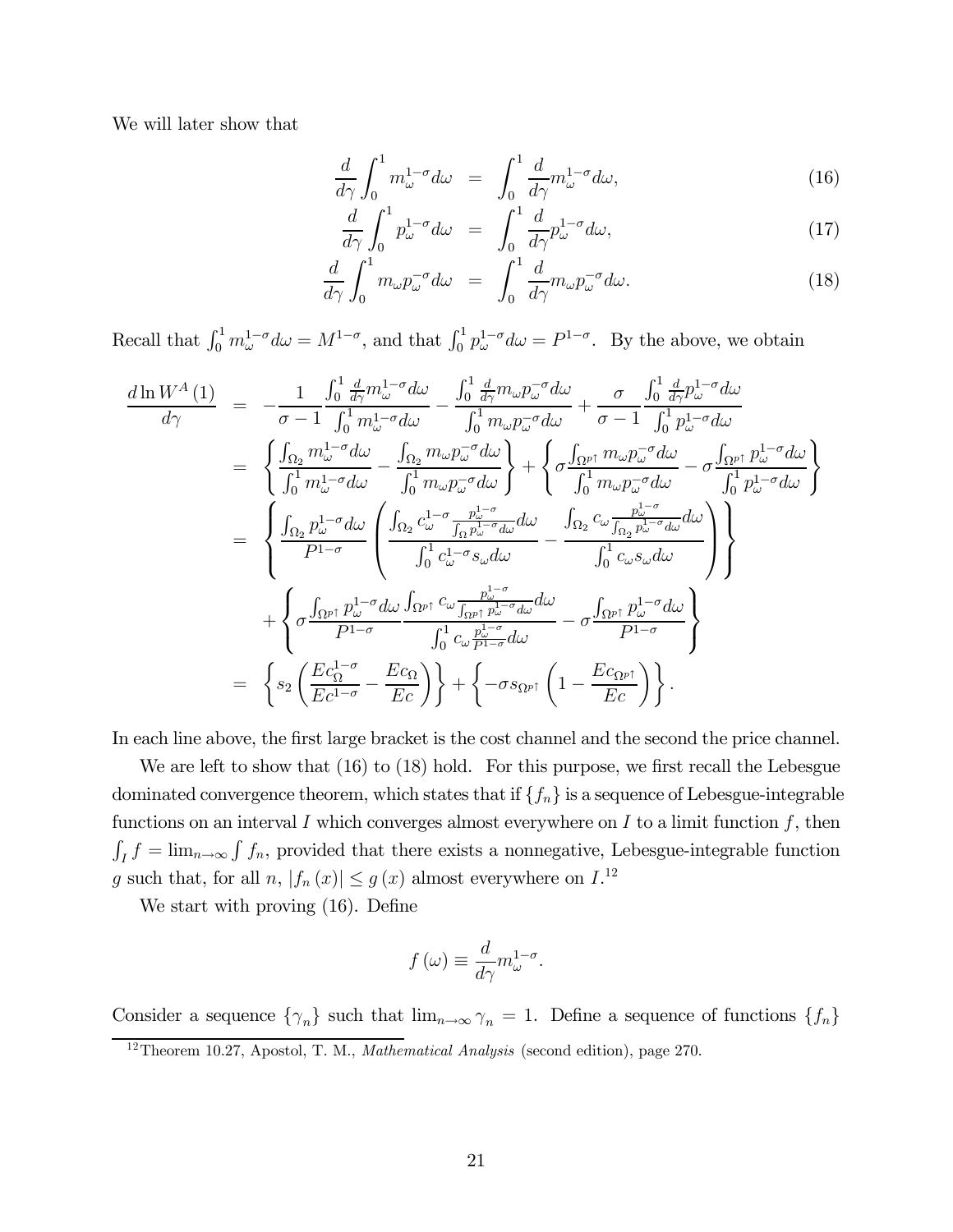such that

$$
f_n(\omega) = \frac{m_{\gamma_n,\omega}^{1-\sigma} - m_{\omega}^{1-\sigma}}{\gamma_n - 1},
$$

where  $m_{\gamma,\omega}$  is  $m_{\omega}$  associated with  $\gamma$ . Note that  $m_{\omega} \equiv m_{1,\omega}$ . Since

$$
\frac{d}{d\gamma} \int_0^1 m_{\omega}^{1-\sigma} d\omega = \lim_{n \to \infty} \frac{\int_0^1 m_{\gamma_n,\omega}^{1-\sigma} d\omega - \int_0^1 m_{\omega}^{1-\sigma} d\omega}{\gamma_n - 1} = \lim_{n \to \infty} \int_0^1 f_n(\omega) d\omega
$$

and

$$
\int_0^1 \frac{d}{d\gamma} m_{\omega}^{1-\sigma} d\omega = \int_0^1 \lim_{n \to \infty} f_n(\omega) d\omega = \int_0^1 f(\omega) d\omega,
$$

we complete the proof by showing that the Lebesgue dominated convergence theorem holds. Note that  $f_n(\omega)$  is integrable by assumption that the price index under marginal cost pricing M is finite. Also note that  $f_n(\omega) \to f(\omega)$  by construction. Hence, we need to find an nonnegative, integrable g such that  $|f_n(x)| \le g(x)$  for all n.

Since  $m_{\omega} = \min \left\{ b^*_{1,\omega}, \tau w b^*_{2,\omega} \right\}$ , when  $\gamma$  changes from 1, the proportion of change in  $m_{\gamma,\omega}$ is less than or equal to  $\gamma$ . Specifically, when  $\gamma_n > 1$ ,  $m_{\gamma_n,\omega} \leq \gamma_n m_\omega$ , and when  $\gamma_n < 1$ ,  $m_{\gamma_n,\omega} \geq \gamma_n m_\omega$ . Hence,

$$
|f_n(\omega)| = \left| \frac{m_{\gamma_n,\omega}^{1-\sigma} - m_{\omega}^{1-\sigma}}{\gamma_n - 1} \right| \le \left| \frac{\gamma_n^{1-\sigma} - 1}{\gamma_n - 1} \right| m_{\omega}^{1-\sigma}.
$$
 (19)

By the mean value theorem, for each *n* there exists  $\hat{\gamma}_n$  between 1 and  $\gamma_n$  such that

$$
\frac{\left(\gamma_n\right)^{1-\sigma}-1}{\gamma_n-1} = \left. \frac{d\gamma^{1-\sigma}}{d\gamma} \right|_{\gamma=\hat{\gamma}_n} = \left(1-\sigma\right) \hat{\gamma}_n^{-\sigma}.
$$

Thus, we obtain

$$
|f_n(\omega)| \leq |1 - \sigma| \times \sup_n \hat{\gamma}_n^{-\sigma} \times m_{\omega}^{1-\sigma} \equiv g(\omega).
$$

That  $q(\omega)$  is integrable follows from the fact that M is finite.

For the proof of (17), simply observe that for when  $\gamma_n > 1$ ,  $p_{\gamma_n,\omega} \leq \gamma_n p_\omega$ , and when  $\gamma_n < 1$ ,  $p_{\gamma_n,\omega} \geq \gamma_n p_\omega$ , and thus the key inequality (19) holds with *m* replaced with *p*. The rest of the proof is the same with  $m$  replaced with  $p$  (and  $M$  replaced with  $P$ ).

For the proof of (18), define  $f(\omega) = \frac{d}{d\gamma} (m_{\omega} p_{\omega}^{-\sigma})$  and  $f_n(\omega) = \frac{m_{\gamma_n,\omega} p_{\gamma_n,\omega}^{-\sigma} - m_{\omega} p_{\omega}^{-\sigma}}{\gamma_n - 1}$ . Because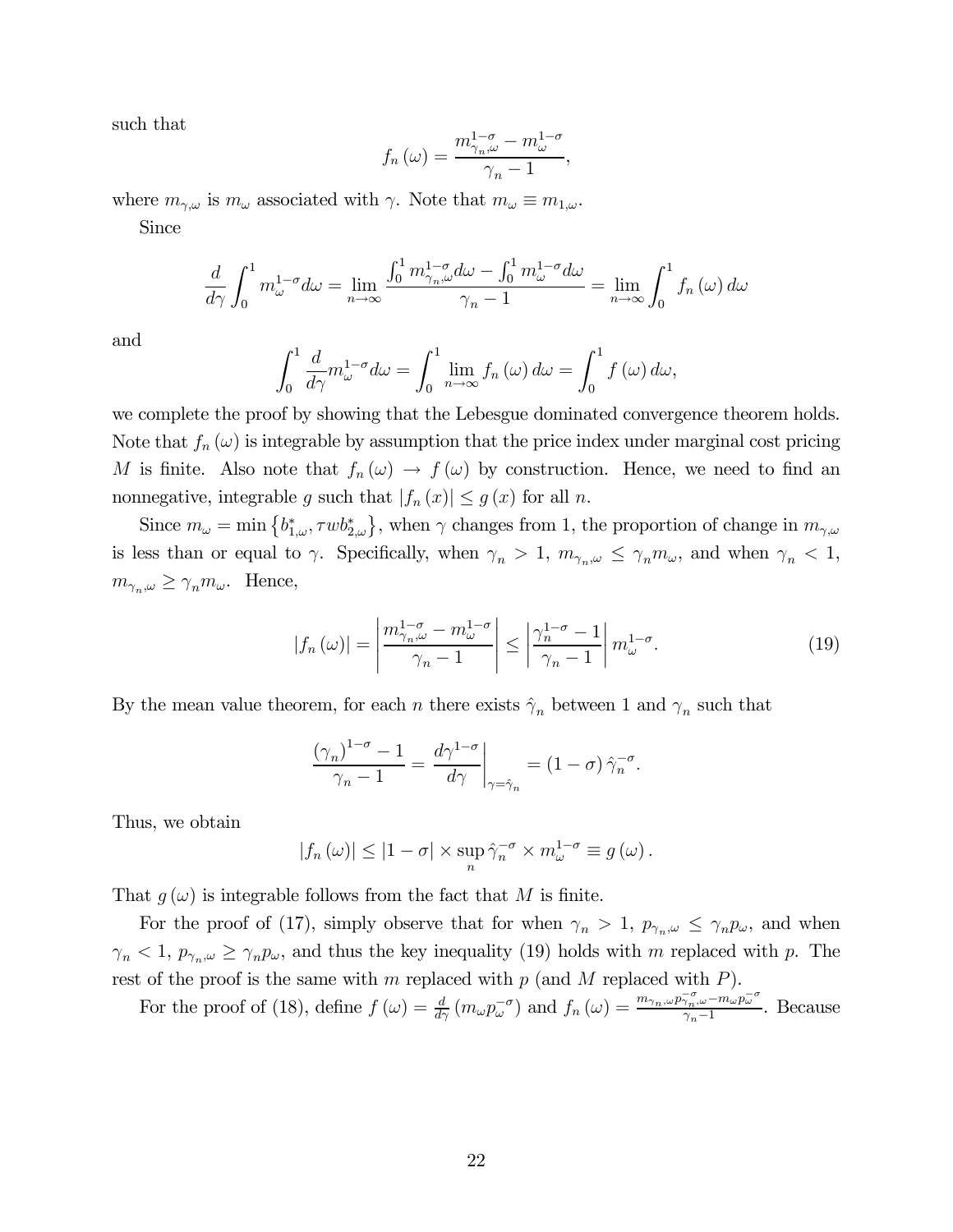$m_{\omega} \leq p_{\omega},$ 

$$
|f_n(\omega)| = \left| \frac{m_{\gamma_n,\omega} \left( p_{\gamma_n,\omega}^{-\sigma} - p_{\omega}^{-\sigma} \right) + \left( m_{\gamma_n,\omega} - m_{\omega} \right) p_{\omega}^{-\sigma}}{\gamma_n - 1} \right| \le \left( \left| \frac{\gamma_n^{-\sigma} - 1}{\gamma_n - 1} \right| \gamma_n + 1 \right) p_{\omega}^{1 - \sigma}.
$$

The rest of the proof is similar.

### Proof of Proposition 4

As the distribution of r is not degenerate,  $W^A$  < 1. We want to show that  $W^A$  is independent of the number of firms  $n$ . Given  $n$ , denote the joint density of the first and second highest productivities as  $h_n(x^*, x^{**})$ , and the marginal density of the first and second highest productivity as  $h_{1n}(x^*)$  and  $h_{2n}(x^{**})$ , respectively. Let  $v(r)$  be an arbitrary continuous function of  $r = x^{**}/x^*$ . Then,

$$
\int_{x^*} v\left(\frac{x^{**}}{x^*}\right) \frac{h_n\left(x^*, x^{**}\right)}{h_{2n}\left(x^{**}\right)} dx^* = E_{x^*} \left(v\left(\frac{x^{**}}{x^*}\right) \big| x^{**}, n\right) = E_r \left(v\left(r\right) \big| x^{**}, n\right) = \int_r v\left(r\right) dR \left(r \big| n, x^{**}\right), \tag{20}
$$

which is independent of  $x^{**}$  and n by Lemma 1.

For CES utility,  $p(x^*, x^{**}) = \frac{1}{x^{**}} \min \left\{ \frac{\sigma}{\sigma - 1} \right\}$  $\frac{x^{**}}{x^*}, 1$ , and

$$
P^{1-\sigma} = \int h_{2n}(x^{**}) \left(\frac{1}{x^{**}}\right)^{1-\sigma} \left[ \int \left( \min\left\{\frac{\sigma}{\sigma-1} \frac{x^{**}}{x^*}, 1\right\} \right)^{1-\sigma} \frac{h_n(x^*, x^{**})}{h_{2n}(x^{**})} dx^* \right] dx^{**}(21)
$$
  

$$
= \left[ \int \left( \min\left\{\frac{\sigma}{\sigma-1} \frac{x^{**}}{x^*}, 1\right\} \right)^{1-\sigma} \frac{h_n(x^*, x^{**})}{h_{2n}(x^{**})} dx^* \right] \int \left(\frac{1}{x^{**}}\right)^{1-\sigma} h_{2n}(x^{**}) dx^{**}(22)
$$

where the last equality follows from the fact that the bracket term is independent of  $x^{**}$ , as (20) explains. Note that  $c = \max\left\{\frac{x^{**}}{x^*}, \frac{\sigma-1}{\sigma}\right\}$ . Using the definition of Ec, (14), (22), and Lemma 1,

$$
E_{c} = \frac{\int \left(\frac{1}{x^{**}}\right)^{1-\sigma} h_{2n}(x^{**}) dx^{**}}{P^{1-\sigma}} \int \max\left\{\frac{x^{**}}{x^{*}}, \frac{\sigma-1}{\sigma}\right\} \left(\min\left\{\frac{\sigma}{\sigma-1} \frac{x^{**}}{x^{*}}, 1\right\}\right)^{1-\sigma} \frac{h_{n}(x^{*}, x^{**})}{h_{2n}(x^{**})} dx^{*}
$$

$$
= \frac{\int \max\left\{\frac{x^{**}}{x^{*}}, \frac{\sigma-1}{\sigma}\right\} \left(\min\left\{\frac{\sigma}{\sigma-1} \frac{x^{**}}{x^{*}}, 1\right\}\right)^{1-\sigma} \frac{h_{n}(x^{*}, x^{**})}{h_{2n}(x^{**})} dx^{*}}{\int \left(\min\left\{\frac{\sigma}{\sigma-1} \frac{x^{**}}{x^{*}}, 1\right\}\right)^{1-\sigma} \frac{h_{n}(x^{*}, x^{**})}{h_{2n}(x^{**})} dx^{*}},
$$

which is independent of  $x^{**}$  and  $n$ . As  $W^A \equiv \frac{M}{P \times E_c}$ , we are done if  $M/P$  is also independent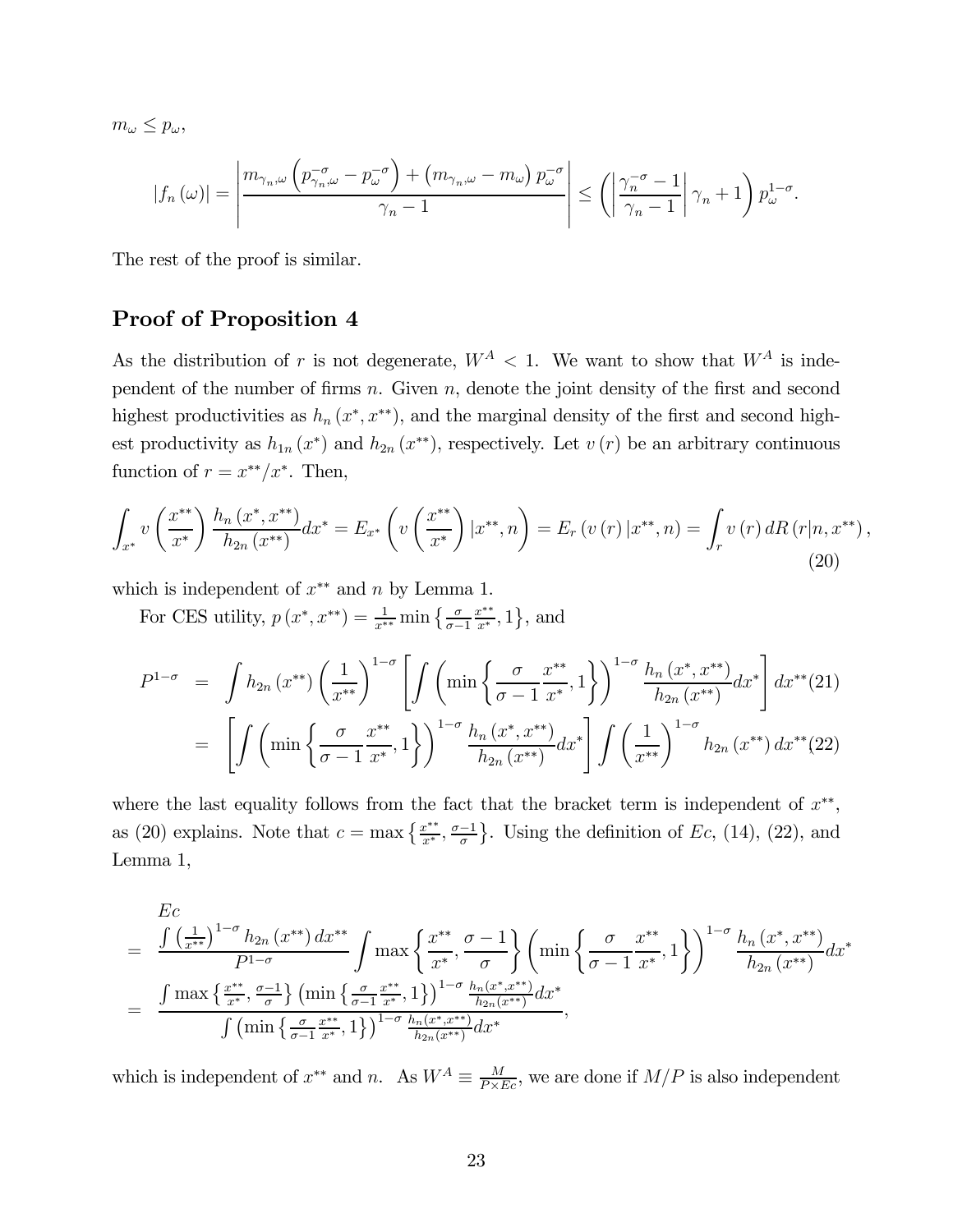of *n*. From  $(22)$ ,

$$
\left(\frac{M}{P}\right)^{1-\sigma} = \frac{\int m_{\omega}^{1-\sigma} d\omega}{\int p_{\omega}^{1-\sigma} d\omega} = \frac{\int \left(\frac{1}{x^*}\right)^{1-\sigma} h_{1n}(x^*) dx^*}{\left[\int \left(\min\left\{\frac{\sigma}{\sigma-1} \frac{x^{**}}{x^*}, 1\right\}\right)^{1-\sigma} \frac{h_{n}(x^*, x^{**})}{h_{2n}(x^{**})} dx^*\right] \int \left(\frac{1}{x^{**}}\right)^{1-\sigma} h_{2n}(x^{**}) dx^*}.
$$

As mentioned, the bracket term in the denominator is independent of  $x^{**}$  and n. By Lemma 1,

$$
\frac{\int \left(\frac{1}{x^*}\right)^{1-\sigma} h_{1n}(x^*) dx^*}{\int \left(\frac{1}{x^{**}}\right)^{1-\sigma} h_{2n}(x^{**}) dx^{**}} = \frac{\int \left[\int \left(\frac{x^{**}}{x^*}\right)^{1-\sigma} \frac{h_{n}(x^*, x^{**})}{h_{2n}(x^{**})} dx^*\right] \left(\frac{1}{x^{**}}\right)^{1-\sigma} h_{2n}(x^{**}) dx^{**}}{\int \left(\frac{1}{x^{**}}\right)^{1-\sigma} h_{2n}(x^{**}) dx^{**}}
$$
\n
$$
= \int \left(\frac{x^{**}}{x^*}\right)^{1-\sigma} \frac{h_{n}(x^*, x^{**})}{h_{2n}(x^{**})} dx^*,
$$

which is independent of  $x^{**}$  and n. Thus,  $M/P$  is, indeed, independent of n.

### Proof of Proposition 5

We first show that if  $R(r|n, x^{**})$  is degenerate at  $r = 1$  as  $n \to \infty$ , that is, if  $R(r|n, x^{**}) \to 0$ for any  $r < 1$  as  $n \to \infty$ , then  $W^A \to 1$ . Under the said condition,  $Ec = E\left(\max\left\{\frac{1}{r}, \frac{\sigma-1}{\sigma}\right\}\right) \to$ 1 as  $n \to \infty$ . As  $W^A \equiv \frac{M}{P \times Ec}$ ,  $W^A \to 1$  if  $M/P \to 1$  when  $n \to \infty$ .

Use the same notation of  $h_n$ ,  $h_{1n}$ ,  $h_{2n}$ , and  $v$  as those in the proof of Proposition 4. Note that  $\int_{x^*} v\left(\frac{x^{**}}{x^*}\right) \frac{h_n(x^*, x^{**})}{h_{2n}(x^{**})} dx^* = \int_r v(r) R(r|n, x^{**}) dr$  approaches  $v(1)$  when  $n \to \infty$ . Hence, using  $(21)$ , we have

$$
\left(\frac{M}{P}\right)^{1-\sigma} = \frac{\int \left(\frac{1}{x^*}\right)^{1-\sigma} h_{1n}(x^*) dx^*}{\int \left(\frac{1}{x^{**}}\right)^{1-\sigma} h_{2n}(x^{**}) \left[\int \left(\min\left\{\frac{\sigma}{\sigma-1} \frac{x^{**}}{x^*}, 1\right\}\right)^{1-\sigma} \frac{h_n(x^*, x^{**})}{h_{2n}(x^{**})} dx^*\right] dx^{**}} \right] dx^{**}
$$
\n
$$
\to \frac{\int \left(\frac{1}{x^*}\right)^{1-\sigma} h_{1n}(x^*) dx^*}{\int \left(\frac{1}{x^{**}}\right)^{1-\sigma} h_{2n}(x^{**}) dx^{**}} \to 1,
$$
\n(23)

as  $r \to 1$  in distribution implies that distributions of  $x^*$  and  $x^{**}$  are arbitrarily close to each other when *n* is arbitrarily large.<sup>13</sup>

$$
\Pr\left[X^{**} < x|n\right] - \Pr\left[X^* < x|n\right] = \Pr\left[rX^* < x|n\right] - \Pr\left[X^* < x|n\right] \to 0,
$$

since r degenerates to 1 as  $n \to \infty$ .

 $13$ To see this, note that the difference between two distributions is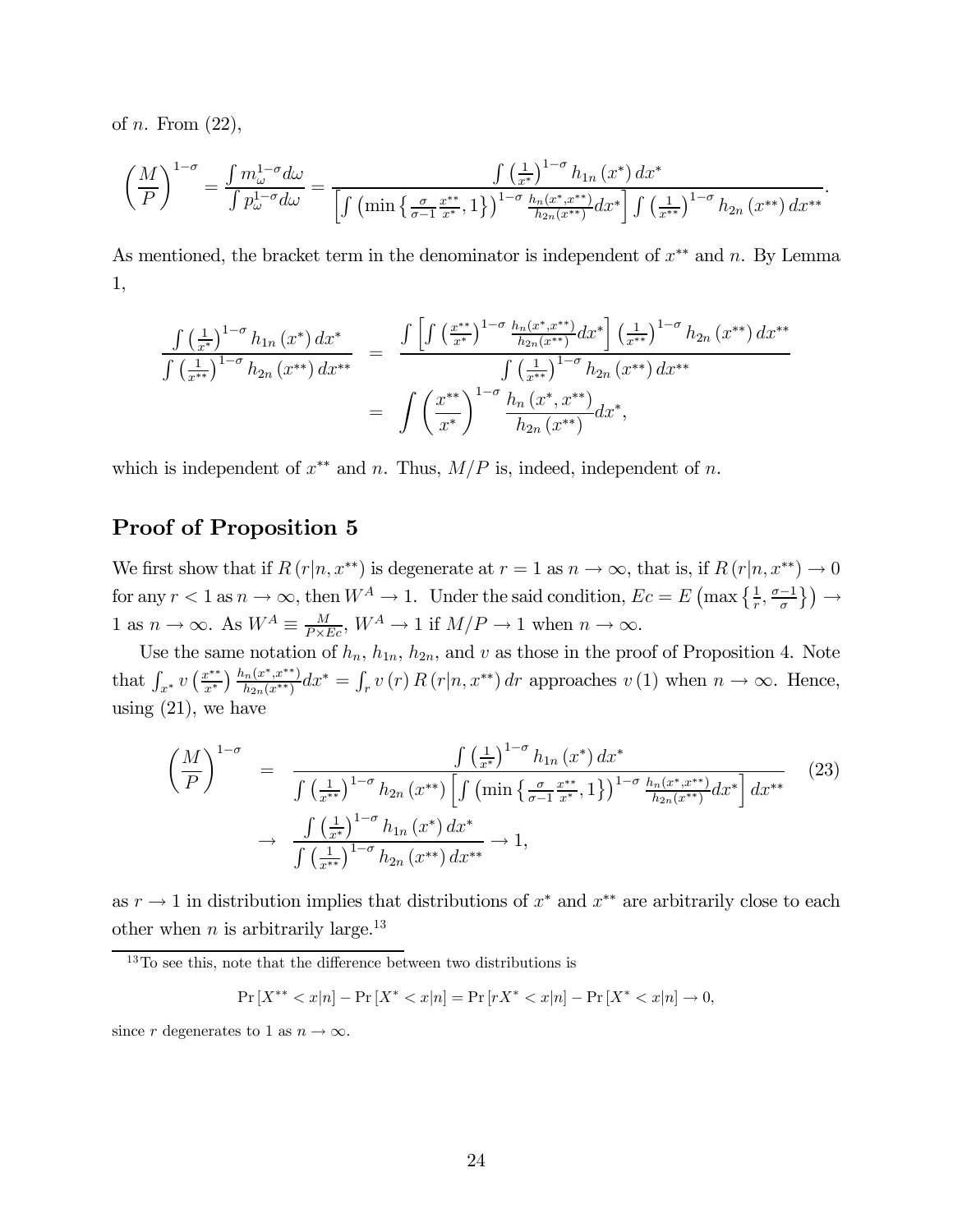Now, we turn to the log-normal case. With the log-normal density,

$$
R(r|n, x^{**}) = \frac{\Pr[X^* \ge \frac{x^{**}}{r}, X^{**} = x^{**}]}{\Pr[X^{**} = x^{**}]} = \frac{F^{n-2}(x^{**})[1 - F(\frac{x^{**}}{r})]}{F^{n-2}(x^{**})[1 - F(x^{**})]}
$$

$$
= \frac{1 - F(\frac{x^{**}}{r})}{1 - F(x^{**})} = \frac{\int_{\frac{x^{**}}{r}}^{\infty} \frac{1}{x} e^{-\frac{[\ln(x) - \mu]^2}{2\sigma^2}} dx}{\int_{x^{**}}^{\infty} \frac{1}{x} e^{-\frac{[\ln(x) - \mu]^2}{2\sigma^2}} dx}.
$$

Using L'Hopital's rule and noting that  $x^{**} \to \infty$  when  $n \to \infty$ , for any  $r < 1$ , we have

$$
\lim_{x^{**}\to\infty} R(r|n, x^{**}) = \lim_{x^{**}\to\infty} \exp\left(\frac{[2\ln(x^{**}) - 2\mu - \ln(r)]\ln(r)}{2\sigma^2}\right) = 0.
$$

# Numerical Analysis of sign of  $\eta^A_{\rm cost}$

We calculate  $\eta_{\text{cost}}^A$  numerically for the following parameter values. For the distribution of a productivity draw  $x$ , we use log-normal, uniform, and the Pareto distributions. A log-normal distribution is characterized by mean and standard deviation of  $\ln x$ . The mean does not affect  $\eta_{\text{cost}}^A$ , thus we normalize it to 1. For the standard deviation we use the following values:  $0.25, 0.5, 0.75, 1, 1.5, 2, 3, 5, \text{ and } 8$ . A uniform distribution is characterized by lower and upper bound for x. Rescaling x does not change  $\eta_{\text{cost}}^A$ , thus we set the upper bound to 1 and vary the lower bound using the following values: 0 to 0.9 with 0.1 increment. A Pareto distribution is characterized by scale parameter and shape parameter. The scale parameter does not affect  $\eta_{\text{cost}}^A$ , thus we normalize it to 1. For the shape parameter, we use 0.25, 0.5, 0.75, 1, 1.5, 2, 3, 5, and 8. Beside the productivity draw distribution, we need to specify the values for trade friction  $\tau$ , preference parameter  $\sigma$ , and the total number of firms (or potential entrants) for each product. For  $\tau$ , we use 1.1, 1.2, 1.3, 1.4, 1.5, 1.6, 1.7, 1.8, 1.9, 2, 2.2, 2.4, 2.6, 2.8, 3, 3.5, and 4. For  $\sigma$ , we use 0.2, 0.4, 0.6, 0.8, 1.0, 1.2, 1.4, 1.6, 1.8, 2.0, 2.3, 2.6, 3, 3.5, 4, 5, 7, and 10. For the total number of firms (at both locations combined), we use 2,4,6,8,10, 14, and 20. The parameter grid generates 19,278 combinations for log-normal and for Pareto distributions and 21,420 combinations for uniform distribution.

We use 6 million draws to approximate the continuum of products featured in the model. The more number of products we use, the more precise the numerical approximation becomes. In order to see the sign of numerical errors, we also report simulation outcomes with smaller numbers of products: 10,000 to 3 million. As the number of products increases, the simulated values converge toward true values.

For Pareto, we distinguish the case of one firm at each location (two firms altogether) from the case where there are two or more firms in one location. For the log-normal and uniform distribution, we consider the entire range of firm counts. The numerical analysis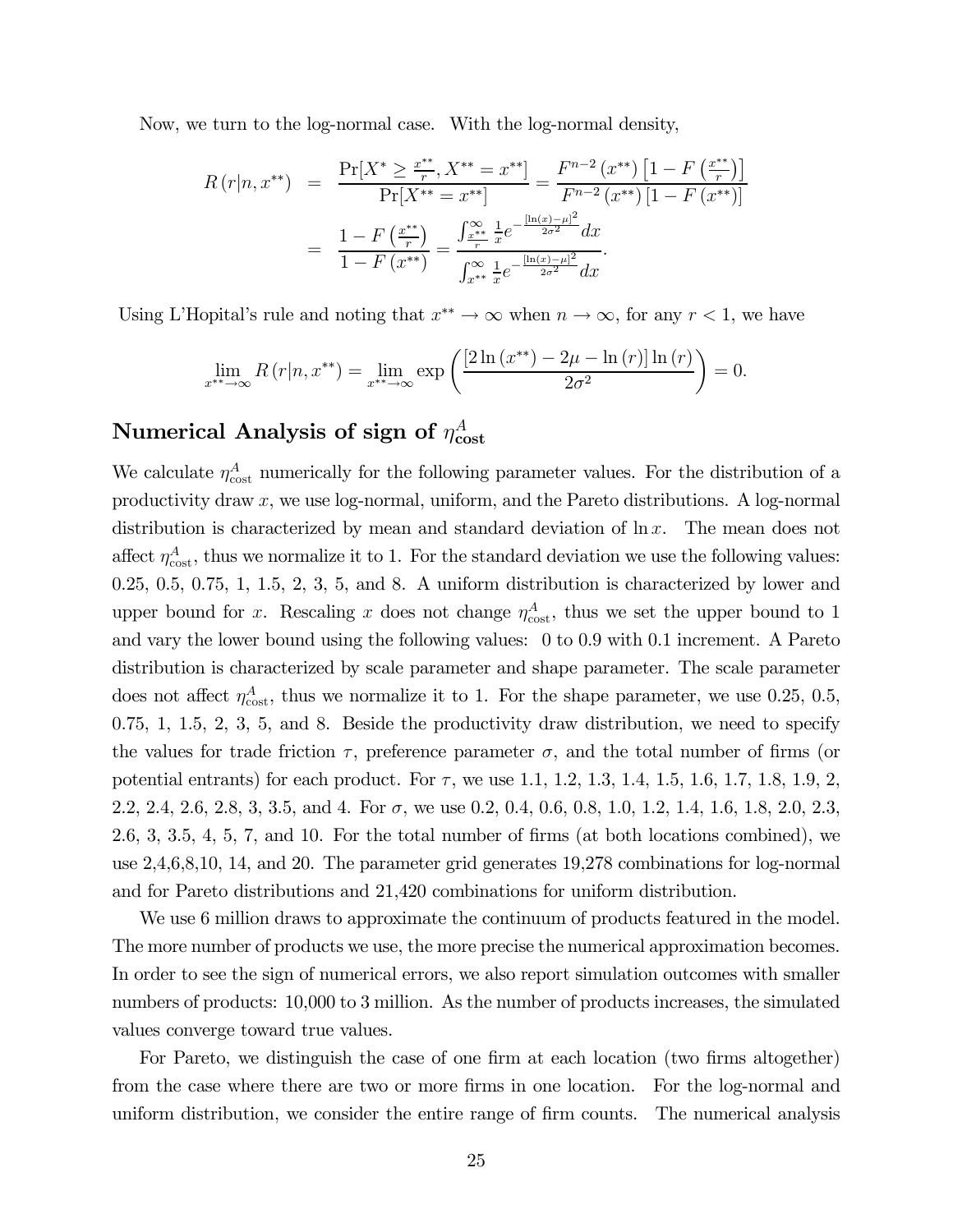summarized in Table A1 shows that the basic pattern revealed in Table 1 of the paper for a particular selection of model parameters holds throughout the wide range of parameters considered in the analysis. In particular, for log-normal and uniform for general firms, and the Pareto with one firm at one location, we have  $\eta_{\text{cost}}^A \leq 0$ . Note that in the simulations with finite draws we do get realizations where  $\eta_{\text{cost}}^A > 0$ . However, as shown in the table, the maximum realized value gets very close to zero as the number of draws increases. Also when we fix a cutoff value equal to .00001, we see that the fraction of deviations where the realized value goes above this small cutoff goes to zero as the number of draws increases.

For Pareto with two or more firms at each location, the pattern is different in Table 1. Rather than take a negative value, we see that  $\eta_{\text{cost}}^A$  is close to zero. Table A2 shows this pattern holds throughout the parameter range considered in the numerical analysis.

# References

- Arkolakis, C., A. Costinot, and A. Rodriguez-Clare (2012), "New Trade Models, Same Old Gains?," American Economic Review, 102(1): 94-130.
- Arkolakis, C., A. Costinot, Dave Donaldson, and A. Rodriguez-Clare (2012), "The Elusive Pro-Competitive Effects of Trade," working paper, June 2012.
- Atkeson, Andrew, and Ariel Burstein (2008), "Pricing to Market, Trade Costs, and International Relative Prices," American Economic Review, 98(5): 1998-2031.
- Behrens, Kristian and Yasusada Murata, (2012) "Trade, Competition, and Efficiency," Journal of International Economics, 87(1): 1-17.
- Bernard, A. B., J. Eaton, J. B. Jensen and S. Kortum (2003), "Plants and Productivity in International Trade," American Economic Review, 93(4): 1268-1290.
- Combes, Pierre-Philippe, Gilles Duranton, Laurent Gobillon, Diego Puga, and Sébastien Roux (2012), "The Productivity Advantages of Large Cities: Distinguishing Agglomeration from Firm Selection," Econometrica, 80(6): 2543-2594.
- de Blas, Beatriz , and Katheryn Russ (2012), "Understanding Markups in the Open Economy under Bertrand Competition," working paper, July 2012.
- Devereux, Michael B and Khang Min Lee (2001), "Dynamic Gains from International Trade with Imperfect Competition and Market Power," Review of Development Economics, 5(2): 239—255.
- Edmond, Chris , Virgiliu Midrigan and Daniel Yi Xu (2012), "Competition, Markups, and the Gains from International Trade," NBER working paper 18041.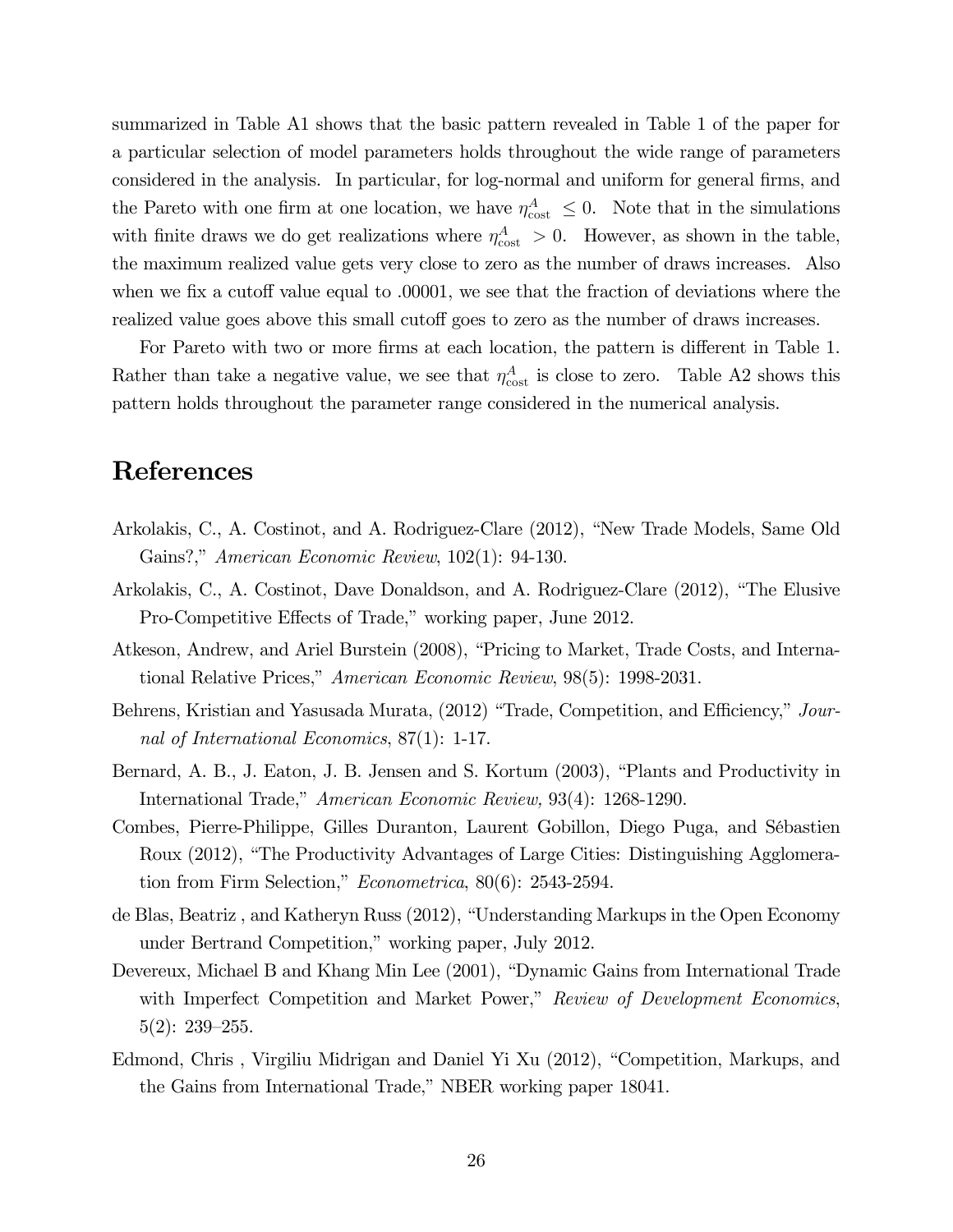- Grossman, Gene M. and Helpman, Elhanan (1991), "Quality Ladders in the Theory of Growth." *Review of Economic Studies*, 58(1): 43-61.
- Hsieh, C.-T. and P. J. Klenow (2009), "Misallocation and Manufacturing TFP in China and India," Quarterly Journal of Economics, 124(4): 1403-1448.
- Lipsey, R. G. and Kelvin Lancaster (1956-1957), "The General Theory of Second Best," Review of Economic Studies, 24(1): 11-32.
- Malika, Henrick J. and Roger Trudela (1982), "Probability Density Function of Quotient of Order Statistics from the Pareto, Power and Weibull Distributions," Communications in Statistics - Theory and Methods, 11(7): 801-814.
- Melitz, Marc J. and G. Ottaviano (2008), "Market Size, Trade, and Productivity," Review of Economic Studies, 75(1): 295-316.
- Neary, J. Peter (2003), "Globalization and Market Structure," Journal of the European Economic Association, 1: 245-271.
- Ottaviano, G., T. Tabuchi and J.-F. Thisse (2002), "Agglomeration and Trade Revisited," International Economic Review, 43(2): 409-435.
- Peters, Michael (2012) "Heterogenous Mark-Ups and Endogenous Misallocation," Yale University manuscript.
- Restuccia, D. and R. Rogerson (2008), "Policy Distortions and Aggregate Productivity with Heterogeneous Plants," Review of Economic Dynamics, 11: 707—720.
- Robinson, Joan (1934), The Economics of Imperfect Competition, Macmillan.
- Salvo, Alberto (2010), "Inferring Market Power under the Threat of Entry: The Case of the Brazilian Cement Industry," RAND Journal of Economics. 41(2): 326-350.
- Schmitz, Jr. James A. (2005), "What Determines Productivity? Lessons from the Dramatic Recovery of the U.S. and Canadian Iron Ore Industries Following Their Early 1980s Crisis," Journal of Political Economy, 113(3): 582-625.
- Syverson, C. (2004), "Market Structure and Productivity: A Concrete Example," Journal of Political Economy, 112(6): 1181-1222.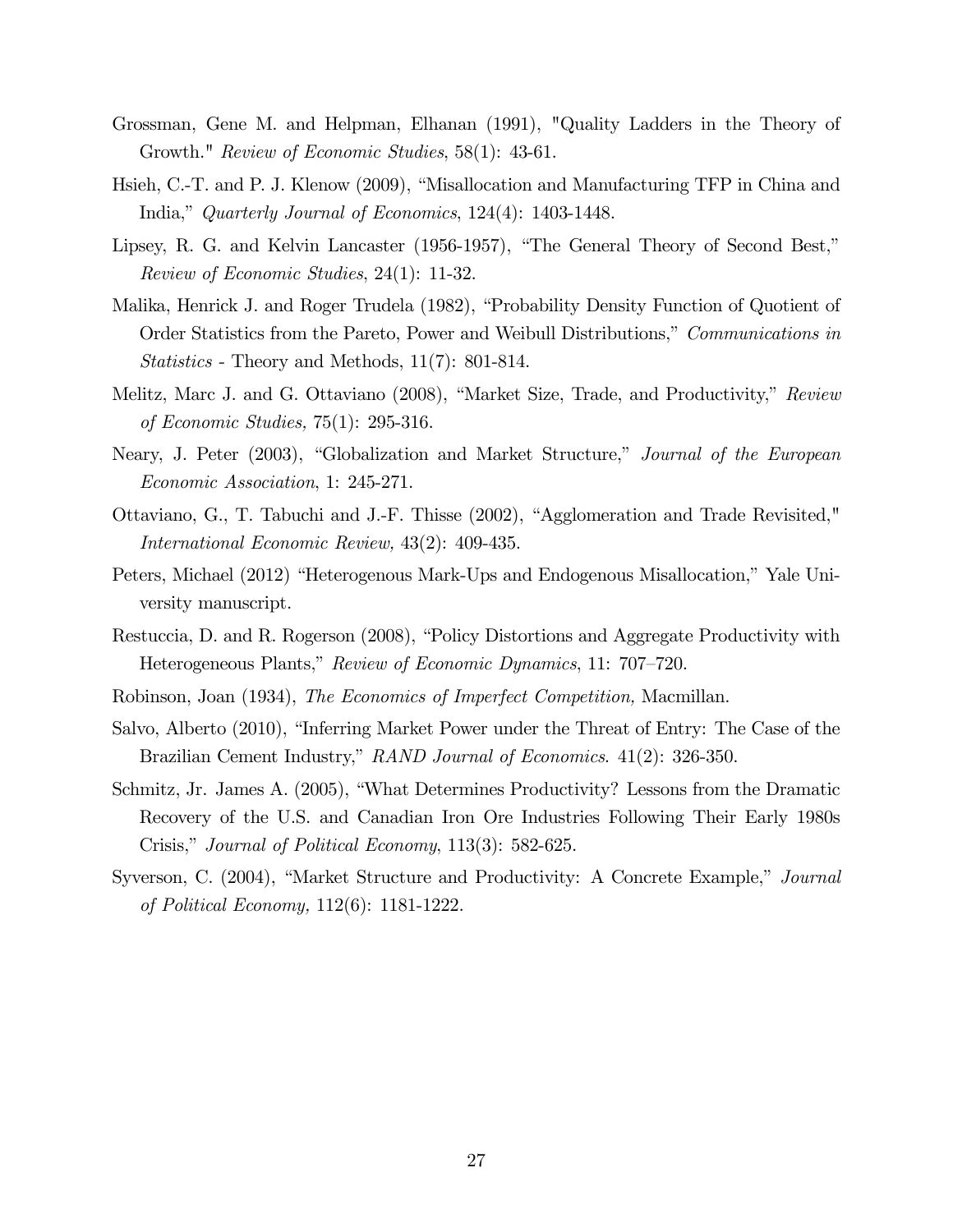Table 1 The Decomposition of the Allocative Efficiency Elasticity for Various Alternative Parameters

|                 | Number                   | $\sigma$ | $s_2$   | $\eta^{\text{Prod}}$ | $\eta^A$ | Decomposition       |                                 |
|-----------------|--------------------------|----------|---------|----------------------|----------|---------------------|---------------------------------|
|                 | of                       | (elas.)  | (import |                      |          | $\eta^A_{\rm cost}$ | $\eta^{\rm A}$ <sub>price</sub> |
|                 | Firms                    |          | share)  |                      |          |                     |                                 |
|                 | $\overline{c}$           | 0.50     | 0.12    | $-0.14$              | $-0.036$ | $-0.018$            | $-0.018$                        |
|                 | $\overline{c}$           | 1.00     | 0.13    | $-0.13$              | $-0.072$ | $-0.036$            | $-0.036$                        |
|                 | $\overline{c}$           | 1.50     | 0.14    | $-0.12$              | $-0.088$ | $-0.054$            | $-0.034$                        |
|                 | $\overline{c}$           | 2.00     | 0.15    | $-0.12$              | $-0.015$ | $-0.063$            | 0.048                           |
|                 | $\overline{2}$           | 4.00     | 0.11    | $-0.08$              | 0.035    | $-0.038$            | 0.074                           |
|                 |                          |          |         |                      |          |                     |                                 |
|                 | $\overline{\mathcal{A}}$ | 0.50     | 0.09    | $-0.09$              | $-0.009$ | $-0.005$            | $-0.004$                        |
|                 | $\overline{4}$           | 1.00     | 0.09    | $-0.09$              | $-0.018$ | $-0.010$            | $-0.008$                        |
|                 | $\overline{\mathcal{A}}$ | 1.50     | 0.09    | $-0.08$              | $-0.025$ | $-0.014$            | $-0.012$                        |
|                 | $\overline{4}$           | 2.00     | 0.09    | $-0.08$              | $-0.026$ | $-0.018$            | $-0.008$                        |
|                 | $\overline{4}$           | 4.00     | 0.07    | $-0.06$              | 0.005    | $-0.019$            | 0.023                           |
|                 |                          |          |         |                      |          |                     |                                 |
|                 | 6                        | 0.50     | 0.07    | $-0.07$              | $-0.005$ | $-0.003$            | $-0.002$                        |
|                 | 6                        | 1.00     | 0.07    | $-0.07$              | $-0.009$ | $-0.005$            | $-0.004$                        |
|                 | 6                        | 1.50     | 0.07    | $-0.07$              | $-0.014$ | $-0.008$            | $-0.006$                        |
|                 | 6                        | 2.00     | 0.07    | $-0.06$              | $-0.016$ | $-0.010$            | $-0.005$                        |
|                 | 6                        | 4.00     | 0.06    | $-0.05$              | 0.000    | $-0.013$            | 0.013                           |
| Panel B: Pareto |                          |          |         |                      |          |                     |                                 |
|                 | $\overline{2}$           | 0.50     | 0.06    | $-0.06$              | $-0.015$ | $-0.008$            | $-0.007$                        |
|                 | $\mathbf{2}$             | 1.00     | 0.07    | $-0.07$              | $-0.033$ | $-0.017$            | $-0.017$                        |
|                 | $\mathbf{2}$             | 1.50     | 0.08    | $-0.07$              | $-0.041$ | $-0.026$            | $-0.015$                        |
|                 | $\sqrt{2}$               | 2.00     | 0.09    | $-0.07$              | $-0.003$ | $-0.035$            | 0.032                           |
|                 | $\overline{2}$           | 4.00     | 0.11    | $-0.09$              | 0.033    | $-0.025$            | 0.058                           |
|                 |                          |          |         |                      |          |                     |                                 |
|                 | $\overline{\mathcal{A}}$ | 0.50     | 0.08    | $-0.08$              | 0.000    | 0.000               | 0.000                           |
|                 | $\overline{\mathcal{A}}$ | 1.00     | 0.09    | $-0.09$              | 0.000    | 0.000               | 0.000                           |
|                 | $\overline{\mathcal{A}}$ | 1.50     | 0.09    | $-0.09$              | 0.000    | 0.000               | 0.000                           |
|                 | 4                        | 2.00     | 0.09    | $-0.09$              | 0.000    | 0.000               | 0.000                           |
|                 | $\overline{\mathcal{L}}$ | 4.00     | 0.10    | $-0.10$              | 0.000    | 0.000               | 0.000                           |
|                 |                          |          |         |                      |          |                     |                                 |
|                 | 6                        | 0.50     | 0.09    | $-0.09$              | 0.000    | 0.000               | 0.000                           |
|                 | 6                        | 1.00     | 0.09    | $-0.09$              | 0.000    | 0.000               | 0.000                           |
|                 | 6                        | 1.50     | 0.10    | $-0.10$              | 0.000    | 0.000               | 0.000                           |
|                 | 6                        | 2.00     | 0.10    | $-0.10$              | 0.000    | 0.000               | 0.000                           |
|                 | 6                        | 4.00     | 0.11    | $-0.11$              | 0.000    | 0.000               | 0.000                           |
|                 |                          |          |         |                      |          |                     |                                 |

Panel A: LogNormal Distribution

The calculations set  $\tau = 1.5$  throughout and  $\theta = 5$  for Pareto and  $\theta = 3.87$  for the lognormal.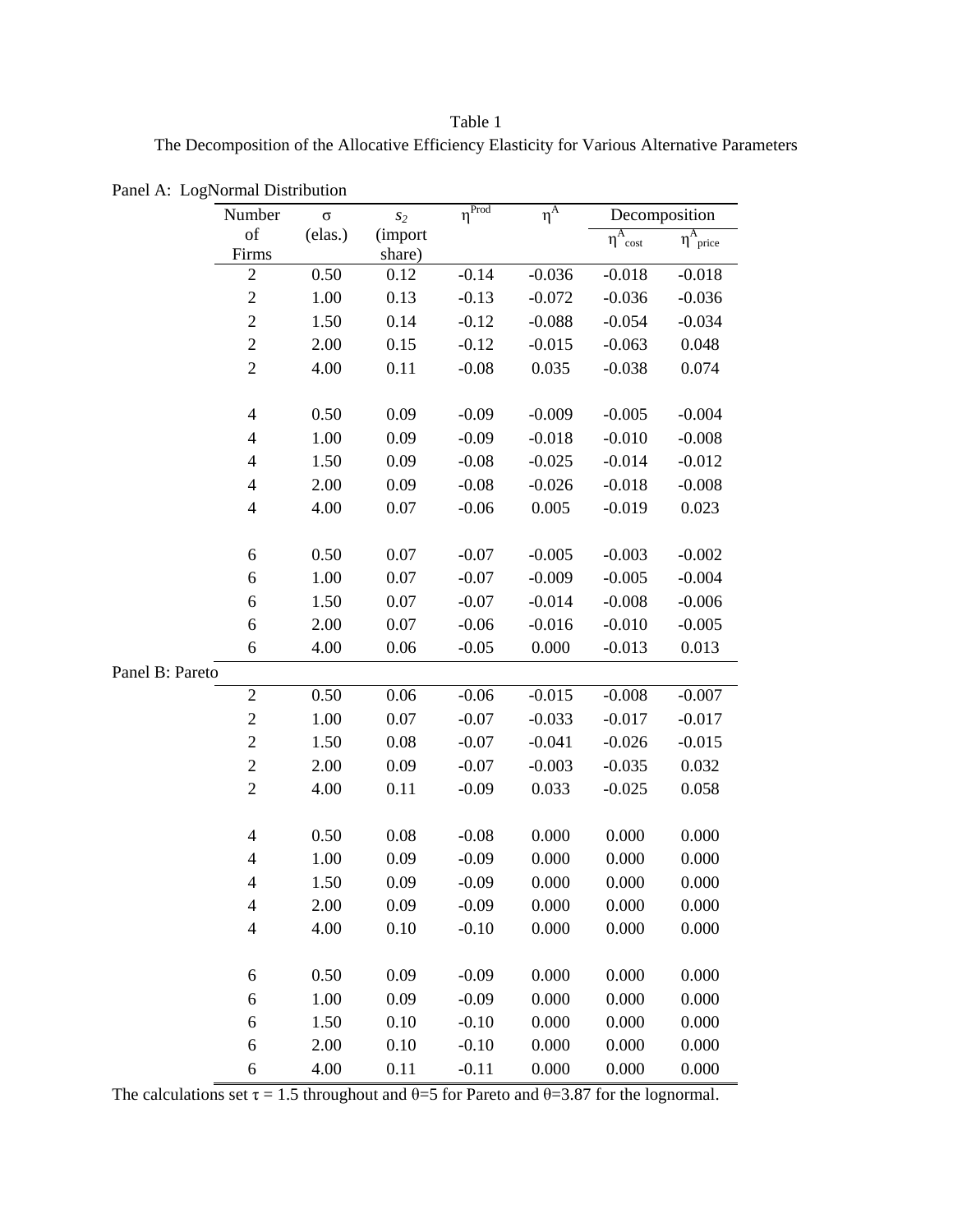| Table A1. Numerical Analysis of $\eta_{cost}^A$ |  |  |
|-------------------------------------------------|--|--|
|-------------------------------------------------|--|--|

|                                                 |                  | Count of<br>Number of     |               |               |            | Count of                       | Share of                       |
|-------------------------------------------------|------------------|---------------------------|---------------|---------------|------------|--------------------------------|--------------------------------|
|                                                 | Products         | Parameter<br>Combinations | Min           | Mean          | Max        | $\eta_{cost}^A \ge$<br>0.00001 | $\eta_{cost}^A \ge$<br>0.00001 |
|                                                 | 6,000,000        | 19,278                    | $-1.26E-01$   | $-7.45E-03$   | 8.30E-14   | $\boldsymbol{0}$               | $0.00\%$                       |
|                                                 | 3,000,000        | 19,278                    | $-1.27E-01$   | $-7.72E-03$   | 1.52E-08   | $\boldsymbol{0}$               | $0.00\%$                       |
|                                                 | 1,000,000        | 19,278                    | $-1.27E-01$   | $-7.33E-03$   | 1.13E-05   | $\mathbf{1}$                   | 0.01%                          |
|                                                 | 100,000          | 19,278                    | $-1.26E-01$   | $-7.22E - 03$ | 1.28E-03   | 71                             | 0.37%                          |
|                                                 | 10,000           | 19,278                    | $-1.29E-01$   | $-7.27E-03$   | 1.37E-02   | 378                            | 1.96%                          |
|                                                 | Panel B: Uniform |                           |               |               |            |                                |                                |
|                                                 | 6,000,000        | 21,420                    | $-2.63E-02$   | $-1.53E-03$   | 4.76E-11   | $\boldsymbol{0}$               | $0.00\%$                       |
|                                                 | 3,000,000        | 21,420                    | $-2.63E-02$   | $-1.53E-03$   | 1.51E-11   | $\boldsymbol{0}$               | $0.00\%$                       |
|                                                 | 1,000,000        | 21,420                    | $-2.62E - 02$ | $-1.52E-03$   | 6.58E-12   | $\boldsymbol{0}$               | $0.00\%$                       |
|                                                 | 100,000          | 21,420                    | $-2.58E-02$   | $-1.52E-03$   | 7.56E-07   | $\boldsymbol{0}$               | $0.00\%$                       |
|                                                 | 10,000           | 21,420                    | $-2.61E-02$   | $-1.52E-03$   | 5.29E-06   | $\boldsymbol{0}$               | $0.00\%$                       |
| Panel C: Pareto, with one firm in each location |                  |                           |               |               |            |                                |                                |
|                                                 | 6,000,000        | 2,754                     | $-9.35E - 02$ | $-1.27E-02$   | $1.64E-11$ | $\boldsymbol{0}$               | $0.00\%$                       |
|                                                 | 3,000,000        | 2,754                     | $-1.29E-01$   | $-2.42E - 02$ | 1.08E-11   | $\boldsymbol{0}$               | $0.00\%$                       |
|                                                 | 1,000,000        | 2,754                     | $-9.32E - 02$ | $-1.18E-02$   | 4.19E-12   | $\boldsymbol{0}$               | $0.00\%$                       |
|                                                 | 100,000          | 2,754                     | $-9.45E-02$   | $-1.09E-02$   | 1.45E-03   | 5                              | 0.18%                          |
|                                                 | 10,000           | 2,754                     | $-9.18E - 02$ | $-9.69E-03$   | 1.08E-03   | 11                             | 0.40%                          |

Panel A: LogNormal Distribution